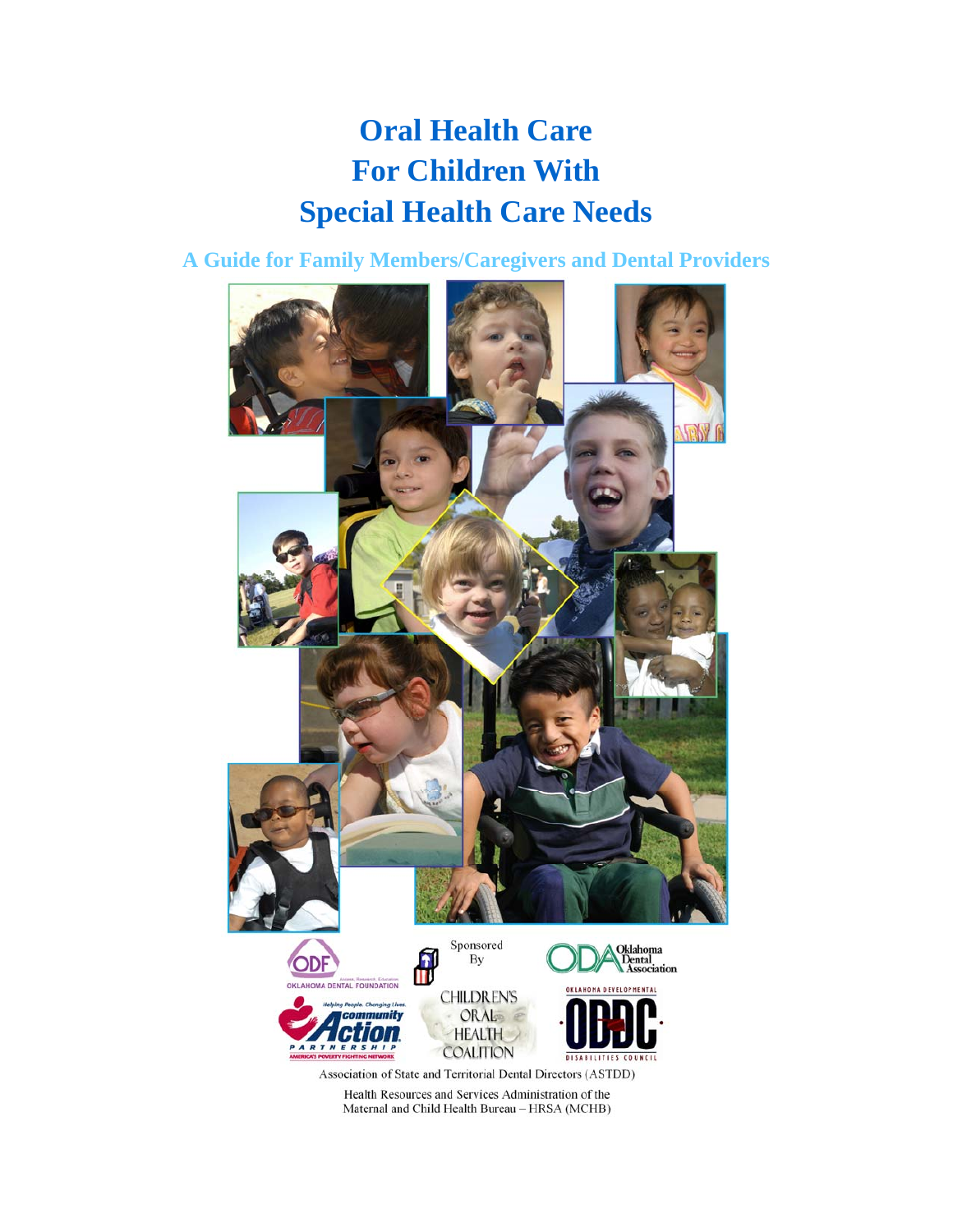### **Funding for creating this publication was made possible by**

The Association of State and Territorial Dental Directors (ASTDD) The Oklahoma Dental Foundation (ODF) The Oklahoma Dental Association (ODA) And The Oklahoma Association of Community Action Agencies 2800 N.W.  $36^{th}$  St., Suite 221 Oklahoma City, OK 73112 Phone: (405) 949-1495 Fax: (405) 949-0955 Copies and web-links available at www.okacaa.org

### **Funding for printing this publication was provided by**

Oklahoma Developmental Disabilities Council 2401 N.W. 23rd St., Suite 74 Oklahoma City, OK 73107 Phone: (405) 521-4984 Fax: (405) 521-4910 www.okddc.ok.gov

## **How to Use This Guide**

This guide is designed to be a general guide and provide resources for additional and more detailed information. It is in no way meant to be a substitute for dental or medical care. None of the information in the guide should be taken as a diagnosis or used as medical advice. Medical/dental information changes and the reader is responsible for determining the accuracy or efficacy of any statements made in this guide. If there are any misstatements or questionable information given in this guide, the reader should consult with a medical/dental professional for clarification. Additionally, listings of resources and acknowledgements do not constitute an endorsement by any of the funders or sponsors.

Since many diagnoses display similar oral effects, this guide was written based on conditions and behaviors, not on various diagnoses. Two special sections, however, have been included for Down syndrome and cerebral palsy as both of these conditions have many specific implications for oral care. A special sub-section on autism is also included.

### **Special note about insurance coverage:**

Throughout this guide, suggestions are made for easing the child with special health care needs into the dental setting. Often it is suggested to plan for multiple visits to the dental office to conduct pre-appointment interviews and/or desensitization sessions. These suggestions do not indicate that these additional appointments are covered by insurance. It is up to the family member/caregiver to know what the child's individual insurance coverage will allow.

## **This publication is not copyrighted and may be reproduced in part or in whole.**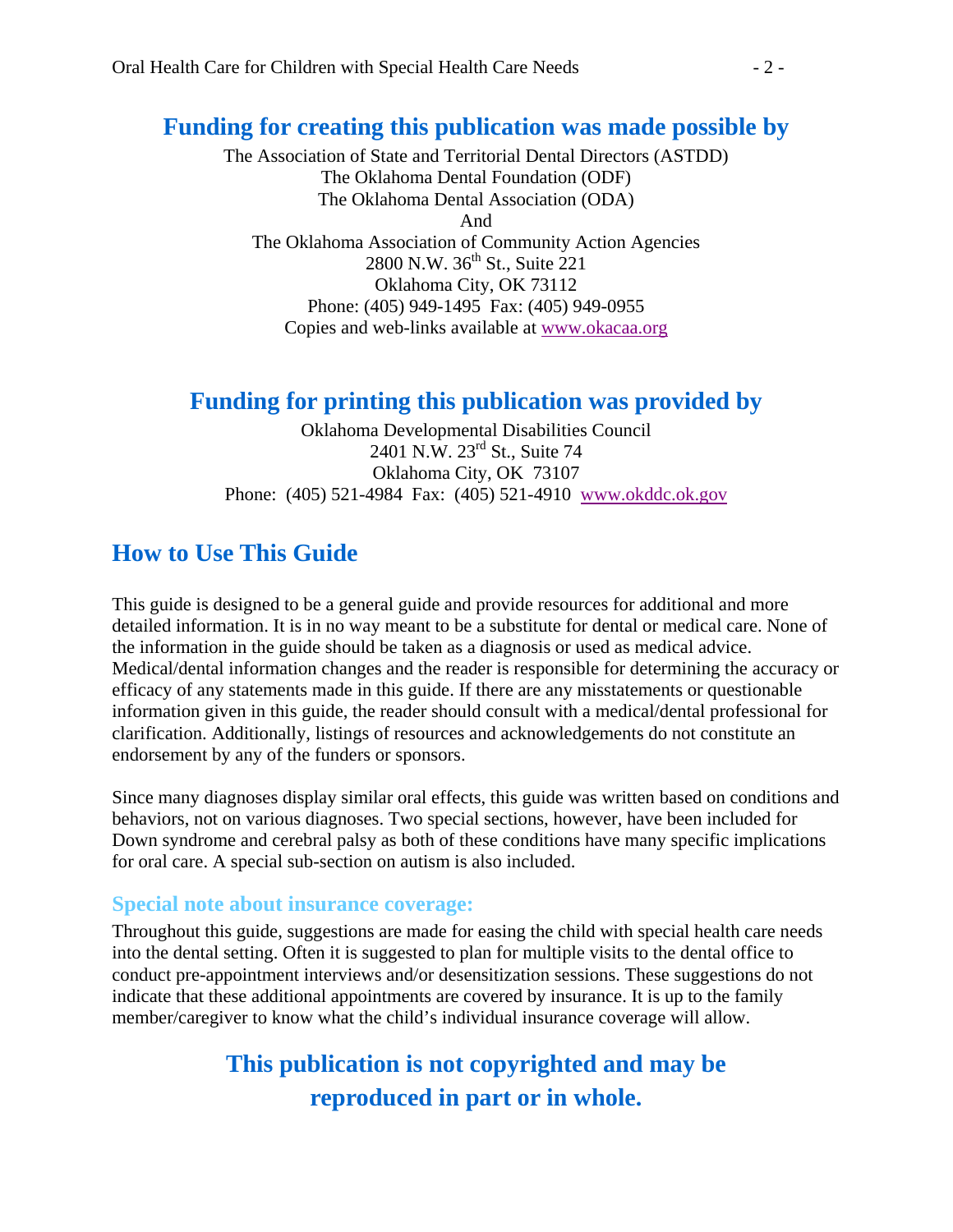### **Table of Contents**

| Introduction                                                | $\overline{4}$ |
|-------------------------------------------------------------|----------------|
| Considerations for Children with Special Health Care Needs  | 5              |
| Before the First Appointment                                | 6              |
| Checklist for Going to the Dentist                          | 7              |
| Daily Oral Health Care Strategies                           | 8              |
| Aversions (Oral and Touch)                                  | 9              |
| Cognitive, Communication, and Social Disabilities           | 10             |
| Notes on Autism                                             | 11             |
| Damaging Oral Habits, Oral Defects, Tracheostomy and Trauma | 12             |
| Mobility and Physical Disabilities                          | 13             |
| <b>Seizure Disorders</b>                                    | 14             |
| Cerebral Palsy and other Neuromuscular Disorders            | 15             |
| Down Syndrome and Other Genetic Conditions                  | 16             |
| Medicines That Affect Teeth and Gums                        | 17             |
| <b>Behavioral Management During Dental Treatment</b>        | 18             |
| Resources                                                   | 19             |
| Acknowledgements                                            | 21             |
| <b>Feedback Form</b>                                        | 22             |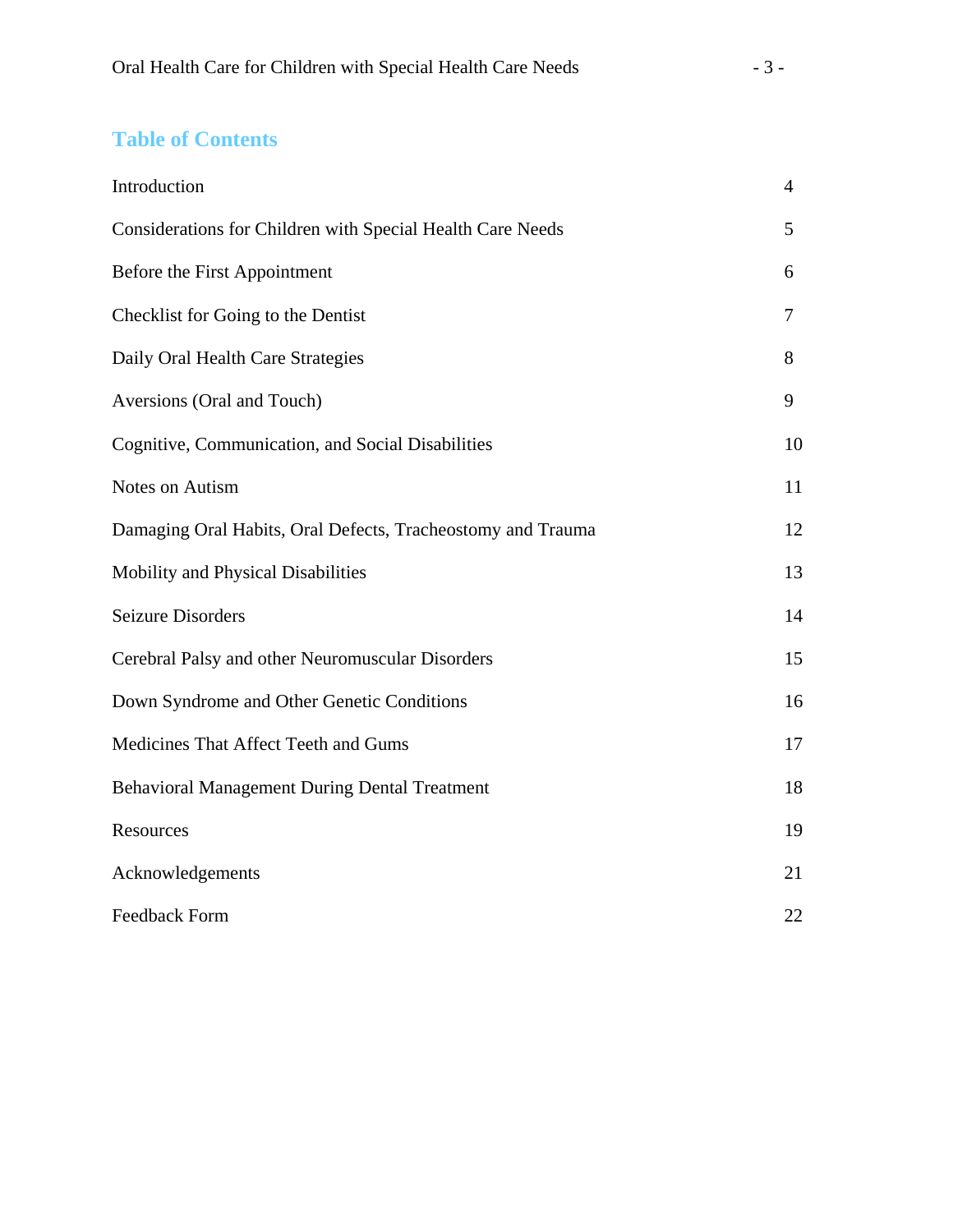## **Introduction**

#### • **Good oral care is fundamentally important to overall health.**

Daily oral care, regular dental check ups, cleanings and restorative work are all a part of life. We need our teeth to help us chew food, speak properly, and to give us a smile. When our mouths are not well cared for, it can lead not only to tooth decay and gum disease, but also to other health issues from the disease process. Children need to be helped and taught about daily oral care, and they need to be brought to the dentist for regular check ups, cleanings and fillings or other dental treatment if needed. The child's age, developmental disabilities and/or special health care needs may make it difficult or impossible for a child to perform daily oral care for themselves. Family members/caregivers may need to assist with or perform these tasks for them.

- **This guide is designed to be a tool kit for family members/caregivers to help provide good oral care for the children they care for.**
- **It is also designed to be a quick reference guide for dental providers on how to best provide oral care for children with special health care needs.**

Once the family member/caregiver has found a dentist and the child is comfortable and well cared for, this office should become the child's dental home. Try to schedule appointments for the same time of day for each visit. Use the same chair and when possible have the same staff members work with the child. A consistent routine will go a long way to build trust in the child. Be sure and train any new staff before the child arrives for an appointment and give the child a chance to get to know them before starting dental treatment.

• **Because developmental disabilities and many special health care needs continue into adulthood, establishing good oral care during childhood is critically important to ensuring comfort and cooperation throughout the child's life.** 

Ensure the dentist chosen has experience in dealing with the child's condition(s). Pediatric dentists receive formal training in treating patients with special health care needs and are often the child's first dental home. Some general dentists also have training and experience in treating children with special health care needs and may also be able to care for the individual into adulthood. If a pediatric dentist is chosen, keep this guide handy for the day when the child may need to transfer to a general dentist. The information in this guide will apply equally well to adults.

Providing good dental and oral care for children with special health care needs can be accomplished with a little planning and consideration. The people who ensure this care is provided will be rewarded with bright smiles for a lifetime.

See the resource section for a link to a list of Medicaid (SoonerCare) contracted dental providers.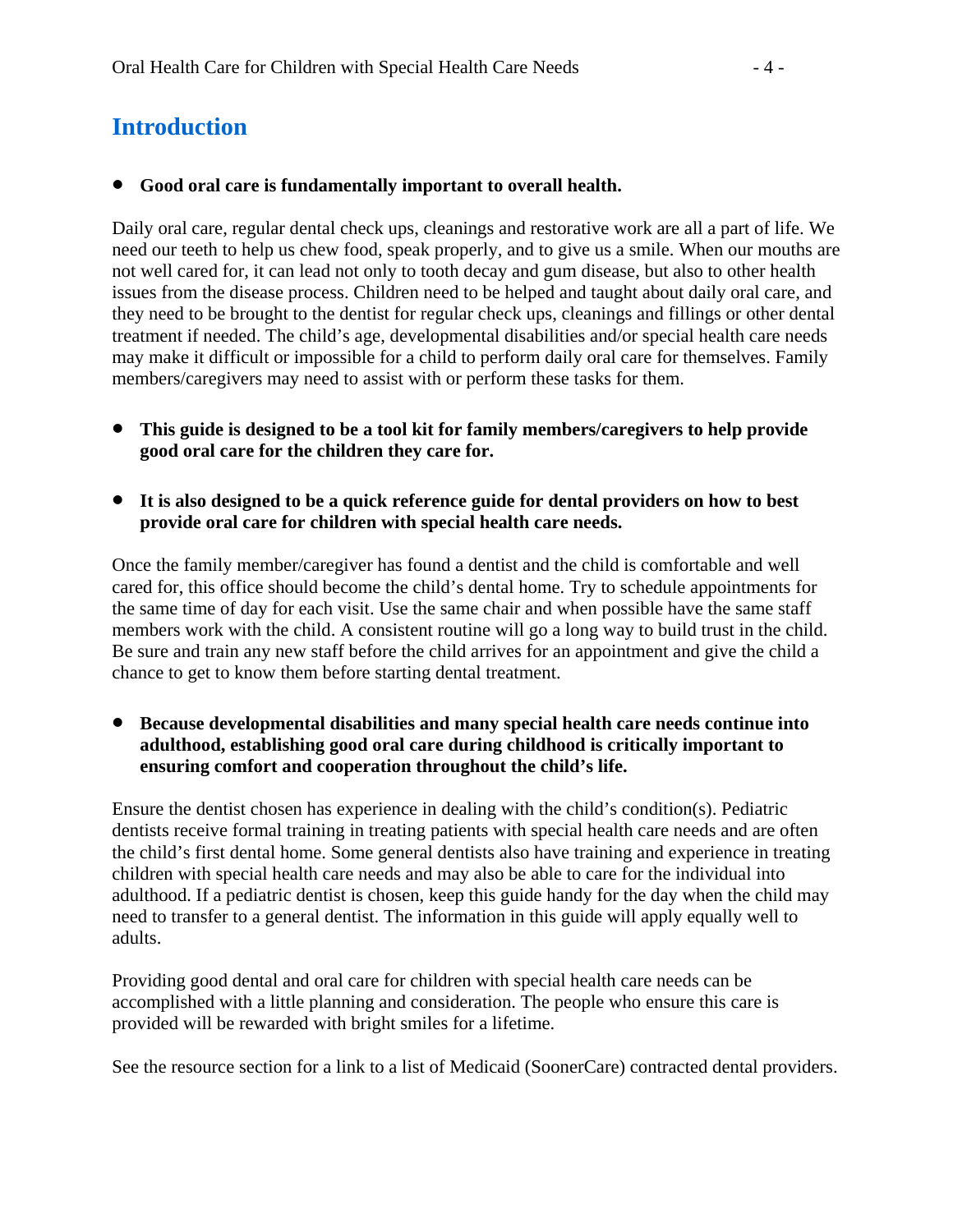## **Considerations for Children with Special Health Care Needs**

#### • **Providing oral care for children with special health care needs should generally follow the same standards of practice for typically developing children.**

Much of what happens in an ordinary dental visit will still occur. Visits may be more frequent or may require some extra personal attention or modification of equipment or procedures. Most visits, however, will be routine. The primary concern in treating children with special health care needs is that the dental provider be informed of all physical/medical conditions, medications, allergies, and/or behaviors that will require accommodation.

A variety of protocols are given in the resource section of this guide for dental professionals. It is a good resource for family members/caregivers also in understanding what to expect from a dental provider.

• **Trust is the first and most important thing to develop between the dentist, the child and the family member/caregiver**.

Many children come to the dentist for the first time when they are already having oral problems. All children display some anxiety with their first trips to the dentist. Having oral discomfort combined with disabilities may make oral care more difficult and will only add to their insecurity. Patience and assurance from both the family member/caregiver and the dental staff will, in most cases, overcome these concerns.

Pre-appointment interviews, either in person, or over the phone, should be conducted to find out how various disabilities affect the child's ability to cooperate with oral care. A full medical history is also very important as many disorders and several medications directly affect how, when and in what condition teeth erupt. The dentist will need all of this information as well as any behavioral concerns, such as if the child is combative or has oral aversions, in order to provide the best oral care.

#### • **Consistency and routine are also important factors in dealing with children.**

Consistency brings reassurance, as one success builds on another. When possible, have the same staff members work with the child, include the receptionist greeting them by name, and use the same dental chair each time.

#### • **Simple modifications and accommodations can be made to make the child with special health care needs feel comfortable going to the dentist.**

Special training materials listed in the resource section of this guide will aid in making the dental staff more knowledgeable and confident in making the necessary modifications. When both family members/caregivers and dental providers work together, an accommodating setting will be created that makes good oral care a part of everyday life.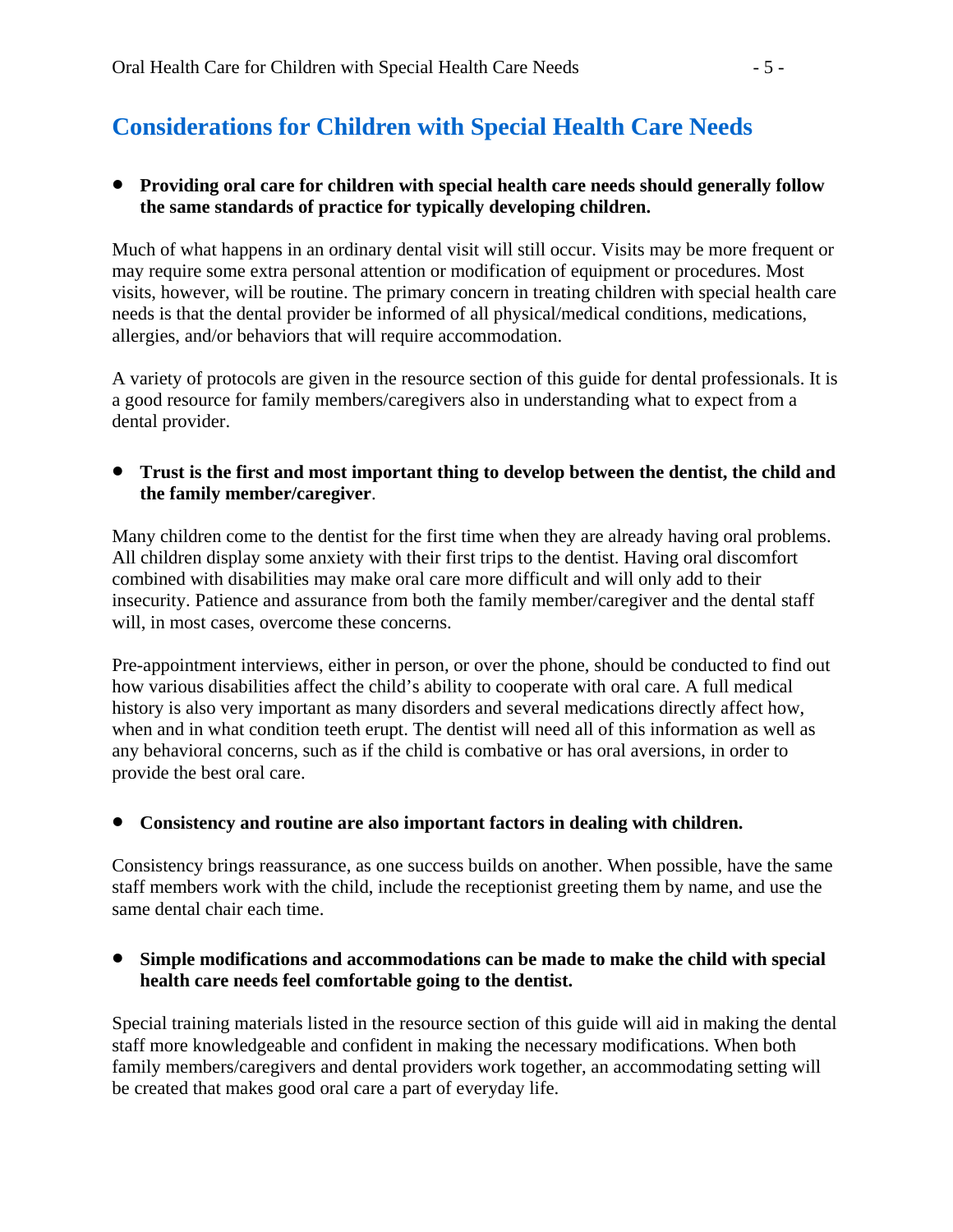### **Before the First Appointment**

#### • **Set a pre-appointment interview.**

Providers can send copies of initial visit paperwork to the family member/caregiver to fill out before the first appointment. This will help gather all the needed information, but will also avoid completing this task in the waiting area with an anxious child.

Fill out the "Checklist for Going to the Dentist" in this guide. Use this checklist, along with medical history records, to give the dentist the most complete picture of the child's conditions and/or behavioral issues. Be sure and discuss any concerns that you have before the first appointment.

#### • **Sometimes the dentist will need to consult with the child's primary care physician before starting dental treatment.**

This is especially true if the child has underlying medical conditions affecting the heart, lungs or other internal systems. In some cases a course of antibiotics may need to be taken before dental visits. Consultation may be necessary when the child is taking medications or if the child has a history of allergies to latex or drugs. If the child sees many specialists, a list of doctors and/or therapists with contact information should also be included with the initial paperwork.

#### • **Set goals for this first appointment.**

In the case of children with severe anxiety, combative behavior and/or aversions, success on the first visit may simply be arriving to the dental office, meeting the dentist and perhaps sitting in the dental chair. Be prepared to make several appointments to give the child time to become familiar with oral care. Forcing children to comply, will only delay, and in some cases destroy, trust building efforts and can negatively affect their ability to receive good oral care now and later in life. Keep a logbook of what works and what does not, including preferences and comfort items.

#### • **Desensitize the child at home so oral care seems like a normal part of life.**

Talk about going to the dentist and show them what the dentist will do. Play dental office with children who can understand and let them switch between being the patient and being the dentist. Lap to lap positioning is the most common way of providing oral care for small children. In this position, a family member/caregiver holds the child facing them and then lays the child backwards across their legs with their head cradled in the lap of the dentist. This can be practiced at home so the child will be accepting of this position later. The same is true for older children, or those who use a wheelchair. They can be sat in a reclining position to "practice" dental treatment. Picture books or homemade experience books are also an excellent way to help a child understand what will happen once they get to the dentist.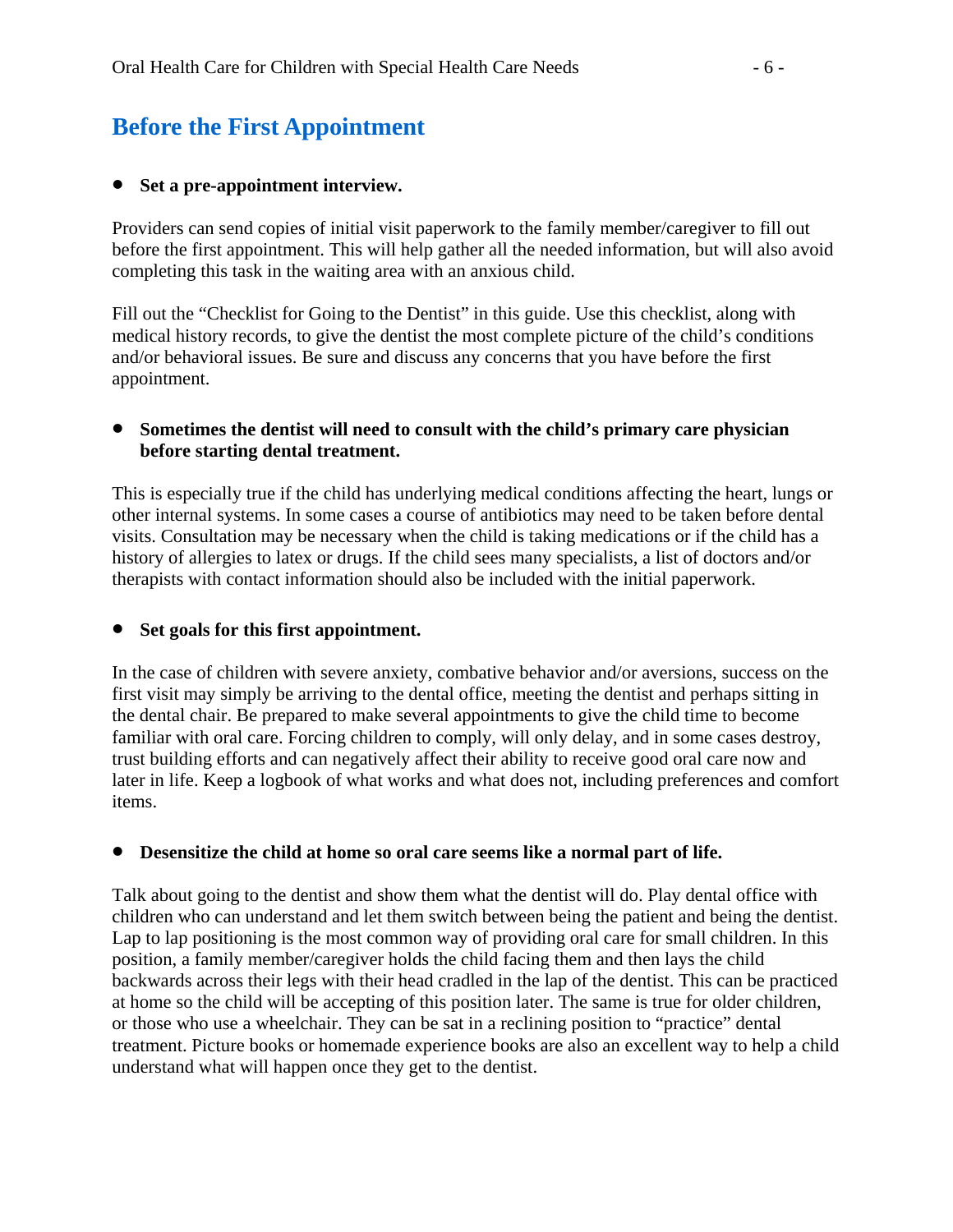### **Checklist for Going to the Dentist**

This checklist can be filled out before visiting the dentist and used as a reminder when talking with the staff. It is also a good tool for the dental office receptionist.

### **Make Some Lists**

- Current and past medicines
- Diagnosis summary
- Contact information for doctors/therapists/previous dentists
- Insurance info./ID/legal guardianship/consent forms
- Things that make the child fearful or resistive. Effective rewards for good behavior

| <b>Check   Medical Concerns</b> | <b>Check   Behavioral Concerns</b> |
|---------------------------------|------------------------------------|
| Cerebral palsy                  | Aloof                              |
| Chemo or radiation treatments   | Aversion                           |
| Cleft lip or palate             | <b>Bruxism</b>                     |
| <b>Craniofacial deformity</b>   | Combative                          |
| <b>Cystic Fibrosis</b>          | Fearful                            |
| Developmental delays            | <b>Mouth breathing</b>             |
| <b>Diabetes</b>                 | Non-verbal                         |
| Down syndrome                   | Perseveration                      |
| Dysphagia                       | Pica                               |
| Feeding tube                    | Pouching                           |
| <b>Hearing impaired</b>         | Rumination                         |
| Heart:                          | <b>Self Injury</b>                 |
| Lung:                           | <b>Tantrums</b>                    |
| Oral surgery or trauma          | Tongue thrusting                   |
| Reflux                          | Unable to understand               |
| <b>Requires Oxygen therapy</b>  |                                    |
| Requires special positioning    |                                    |
| <b>Seizures</b>                 |                                    |
| Spina Bifida                    |                                    |
| Tracheostomy                    |                                    |
| Unable to sit in dental chair   |                                    |
| Uses a wheelchair               |                                    |
| <b>Visually impaired</b>        |                                    |
| <b>Cognitive disability</b>     |                                    |
| Severity:                       |                                    |
| <b>Autism</b>                   |                                    |
| Type:                           |                                    |
| Other:                          |                                    |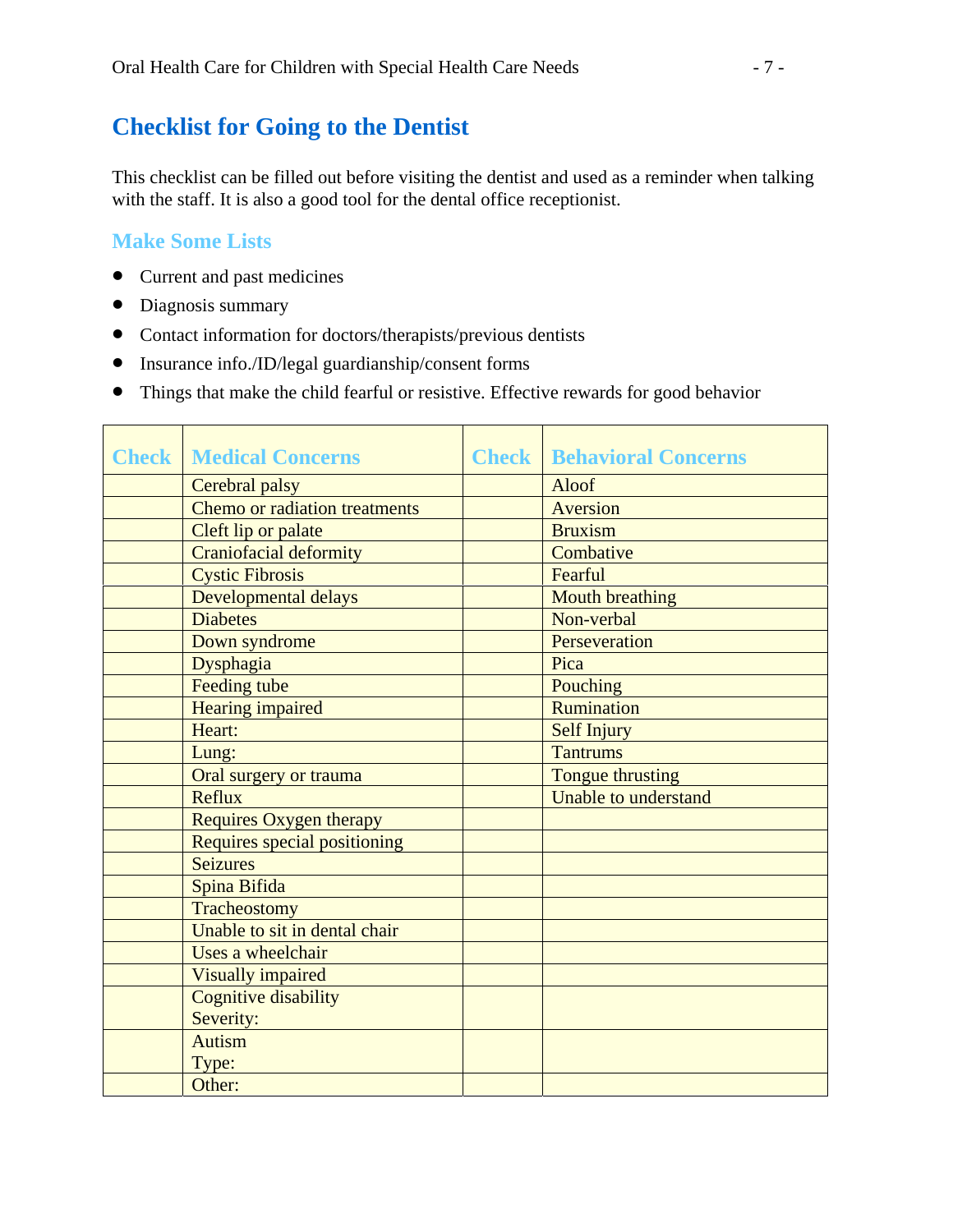### **Daily Oral Health Care Strategies**

Good oral care begins at home. Children need a daily routine of care for their teeth and gums to stay healthy. Many children can be taught how to brush, rinse and floss independently. Some will need continued supervision through adulthood, and others will need this task performed for them. All will benefit from this routine activity becoming a standard part of everyday life. Daily home care is the best way to prepare the child for care in a dental office.

The person teaching or providing home oral care will face many of the same challenges as the dentist in getting the child to cooperate. Other sections of this guide have useful information about behavioral and/or physical challenges. The following tips will also help to overcome the challenges of creating or providing an oral care routine.

### **Set the Stage**

- Choose a comfortable location the bathroom is not the only place to brush teeth
- Have adequate light, fresh water for rinsing, and a mirror if needed
- Have a toothbrush, floss and/or flosser, gloves if used, toothpaste and any rinses and/or swabs ready in advance
- For children who might gag or swallow the toothpaste, use  $\frac{1}{2}$  a pea sized amount of paste, plain water or diluted fluoride mouthwash on the brush
- Use adaptive toothbrushes and flossers to make things easier for both of you. See the resource section of this guide for specialty dental products

### **Set the Atmosphere**

- Approach oral care with a positive attitude and make it fun for the child
- Use a tell, show, do approach when introducing new items or steps (see pg. 10)
- Build trust and take it slow. Make the first several attempts positive to gain more cooperation later on. If you have used force in the past, start over and give the child a chance to comply. It may take time to rebuild trust
- Use picture books, homemade experience books and puppets or toys to demonstrate.
- Give lots of positive feedback to reinforce good behavior

#### **Set the time**

- Have a routine. Same place, same time, same steps. This consistent routine builds confidence and the child will look forward to daily oral care
- Read Dental Care Every Day, a free booklet listed in the resource section of this guide
- Brush, rinse, floss and/or apply dental agents according to the dentist's instructions. Some children will need to have oral care several times each day
- Keep a logbook of what works, what doesn't, and questions for the next dental visit
- Stay positive and keep working at it. The rewards are worth it for you and the child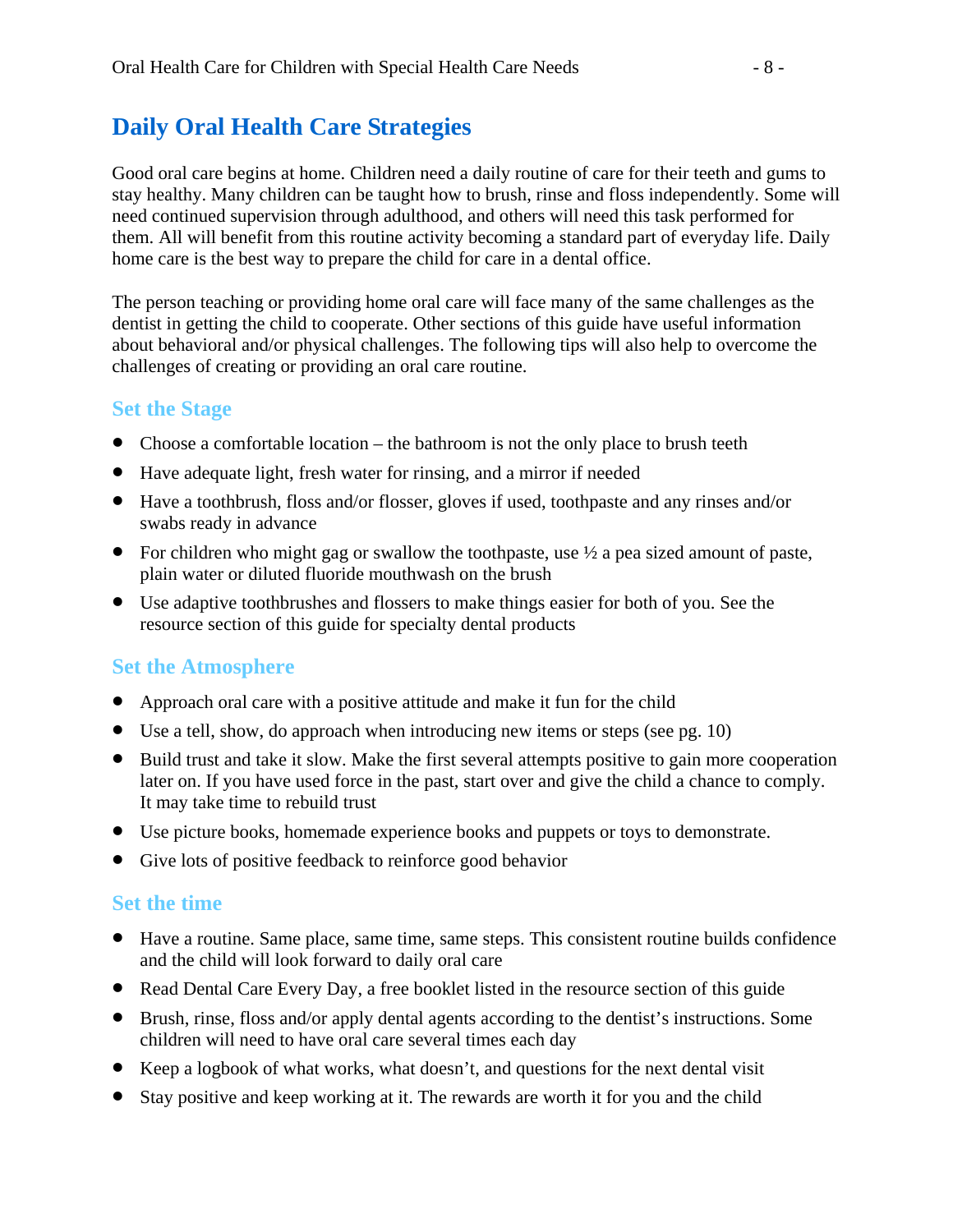### **Aversions (Oral and Touch)**

Children who have had trauma of any kind to their mouths can develop oral aversions. Aversion is a strong dislike of something. Oral aversion can be caused by a dislike of strong tastes or textures, cleft lip or palate, use of ventilator or feeding tubes, or from something more direct such as oral/facial surgery or trauma. Some may have an aversion to touch and dislike being handled by dental staff. This can make oral care in a typical setting challenging or in some cases impossible. It is important to determine the level of aversion before proceeding with care.

### **Oral Effects**

There are no specific oral effects from aversions, however, children with aversion are often unable to undergo routine oral care and may not have visited a dentist for some time.

### **Strategies for Care**

Pre-appointment interviews are critical in dealing with aversions. Discuss how to approach the child and gain the most cooperation. Discuss if the child will require anesthesia or stabilization methods. When practical, allow comfort items such as stuffed animals or blankets to stay with the child. Give lots of praise for effort.

| <b>Physical/Behavioral</b><br><b>Concerns</b> | <b>Strategies for Care</b>                                                               |
|-----------------------------------------------|------------------------------------------------------------------------------------------|
| <b>Fearfulness</b>                            | Use a clear face shield instead of a mask                                                |
| Mild oral aversions                           | Tell, show, do                                                                           |
|                                               | Slowly place instruments into the mouth and avoid<br>sudden movements and noises         |
|                                               | Allow the child to handle instruments that are safe                                      |
|                                               | Start the oral exam with something familiar like a<br>toothbrush or just fingers         |
| Moderate oral aversions                       | Make several appointments to give the child a chance to<br>get used to the dental office |
|                                               | Include physical and/or speech therapy                                                   |
|                                               | Sedation                                                                                 |
| Severe oral aversions                         | Anesthesia                                                                               |
| <b>Touch aversions</b>                        | Go slowly and avoid touching when possible                                               |
|                                               | Tell, show, do                                                                           |
|                                               | Ask permission either directly or with body language                                     |
|                                               | Allow the child to get in/out of chair unassisted                                        |
|                                               | The child or dental provider may wish to stand                                           |
|                                               | Minimize lights and noise to avoid overstimulation                                       |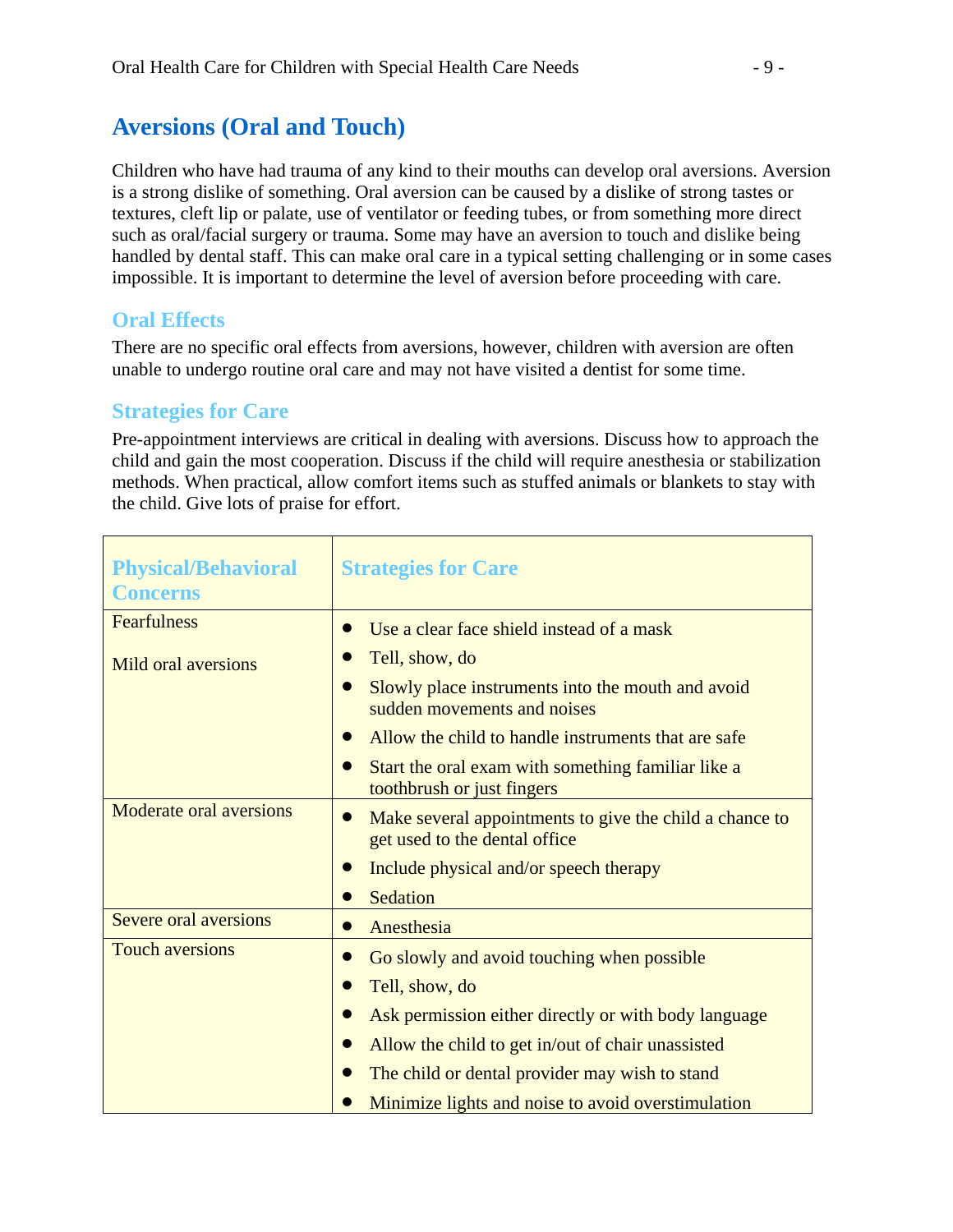## **Cognitive, Communication, and Social Disabilities**

#### • **It is important for the dental staff to know the child's level of understanding.**

The family member/caregiver will need to communicate this in the pre-appointment interview. Make sure you are speaking at a level the child can understand. Give simple, matter of fact instructions and repeat often to deal with any memory issues.

Start out slow. Allow the child to get comfortable in the dental office. Start with just fingers and step into using instruments slowly. It may take several visits to accomplish a thorough exam, but after several positive experiences the child is very likely to become more and more cooperative.

#### • **Many children understand far more than they can communicate.**

Many others can communicate if given enough time. Each child should be spoken to directly and in a friendly tone, even when they are resisting treatment. Children are more likely to be acting out of fear than defiance, so keeping a calm tone and having a smile ready will communicate more than words.

Some children are overly curious and impulsive. Others may engage in perseveration, a steady repetition of words, sounds, actions or gestures. Providers should expect that children may do and say things that do not seem appropriate. Keep dental instruments out of reach to avoid injury, and do not leave a child unattended at any time. The family member/caregiver should be allowed to be with the child during the visit. In some cases extra dental staff may be needed.

### **Tell, Show, Do**

**Tell** the child what you are about to do with a dental instrument before starting. **Show** them on a model or their hand what the instrument will do. This is especially important for instruments that make vibrations or sounds. Once they are comfortable with it, then get their permission and **Do**, by slowly introducing it into their mouths. When handled this way, most children will comply and may even have fun with it.

Use the tell, show, do approach even when the child does not acknowledge the dental staff. It is impossible to know just how much the child understands, and this approach ensures they are treated with respect, even when they are unable to communicate it back.

Picture books are an excellent tool to prep a child for dental treatment. Puppets also work well and give the child a sense of comfort and familiarity. It may be a good idea to let them "play dentist" in the chair with a puppet or doll using safe plastic instruments. Allow comfort items such as stuffed animals or blankets to stay with the child during dental treatment.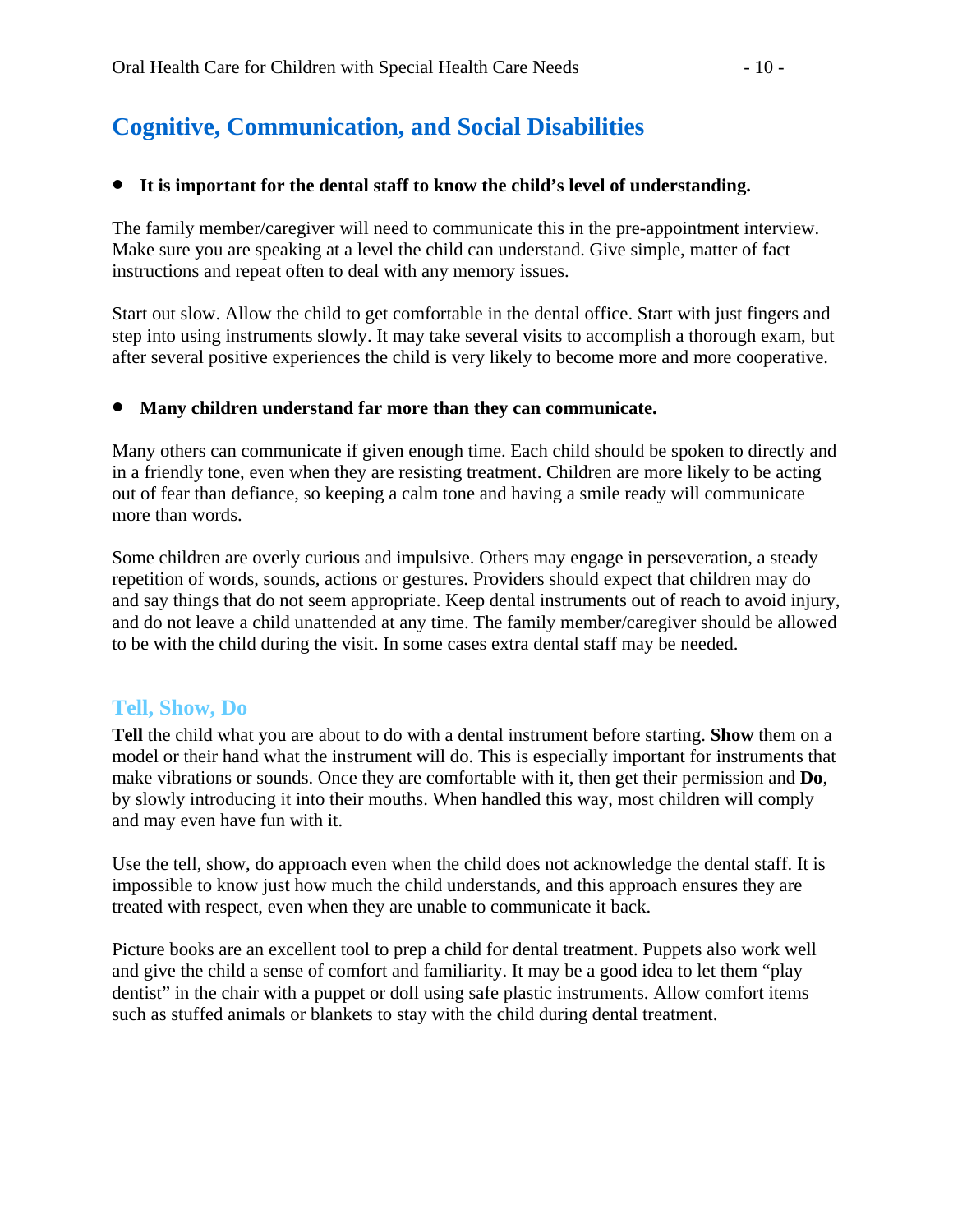## **Cognitive, Communication, and Social Disabilities - Continued**

### **Special Notes on Autism**

Children with autism spectrum disorders can display a variety of behaviors and reactions that can complicate oral care. Coexisting conditions will be covered elsewhere in this guide. Use the following strategies to deal with behavioral issues and unusual responses to stimuli.

### **Desensitization**

- Family member/caregiver pre-appointment interviews are critical
- Ask what time of day the child is the most calm and cooperative
- Some children display quick frustration and violent tempers. Keep a clear path around the dental area to avoid injury and keep instruments out of reach
- Plan a desensitization appointment, see section on Aversion (See Pg. 9)
- Let the child sit alone in the chair, or wherever they are comfortable until they adjust to the environment. Be creative, an exam can be given standing up for example
- Begin the exam with fingers only
- Use a toothbrush before instruments if the child is old enough to recognize the familiar object
- Ask permission with words or body language before starting dental treatment
- Do not expect the child to give a verbal ok before proceeding. If they don't try to stop you, then you have permission
- Make appointments short and positive

### **Avoiding Overstimulation**

- Keep light out of the child's eyes
- Turn down or off any music or intercom/PA systems
- Praise good behavior and ignore inappropriate behavior as much as possible
- Try to gain cooperation in the least restrictive manner before considering stabilization
- See the Behavioral Management section in this guide (See Pg. 18)
- Use the same staff, dental office/chair and appointment time
- Minimize distractions. Reduce sounds, odors (including perfumes or cologne) or anything else that might be disruptive to the child
- Allow time for the child to adjust to the noise level and get fully comfortable before starting dental treatment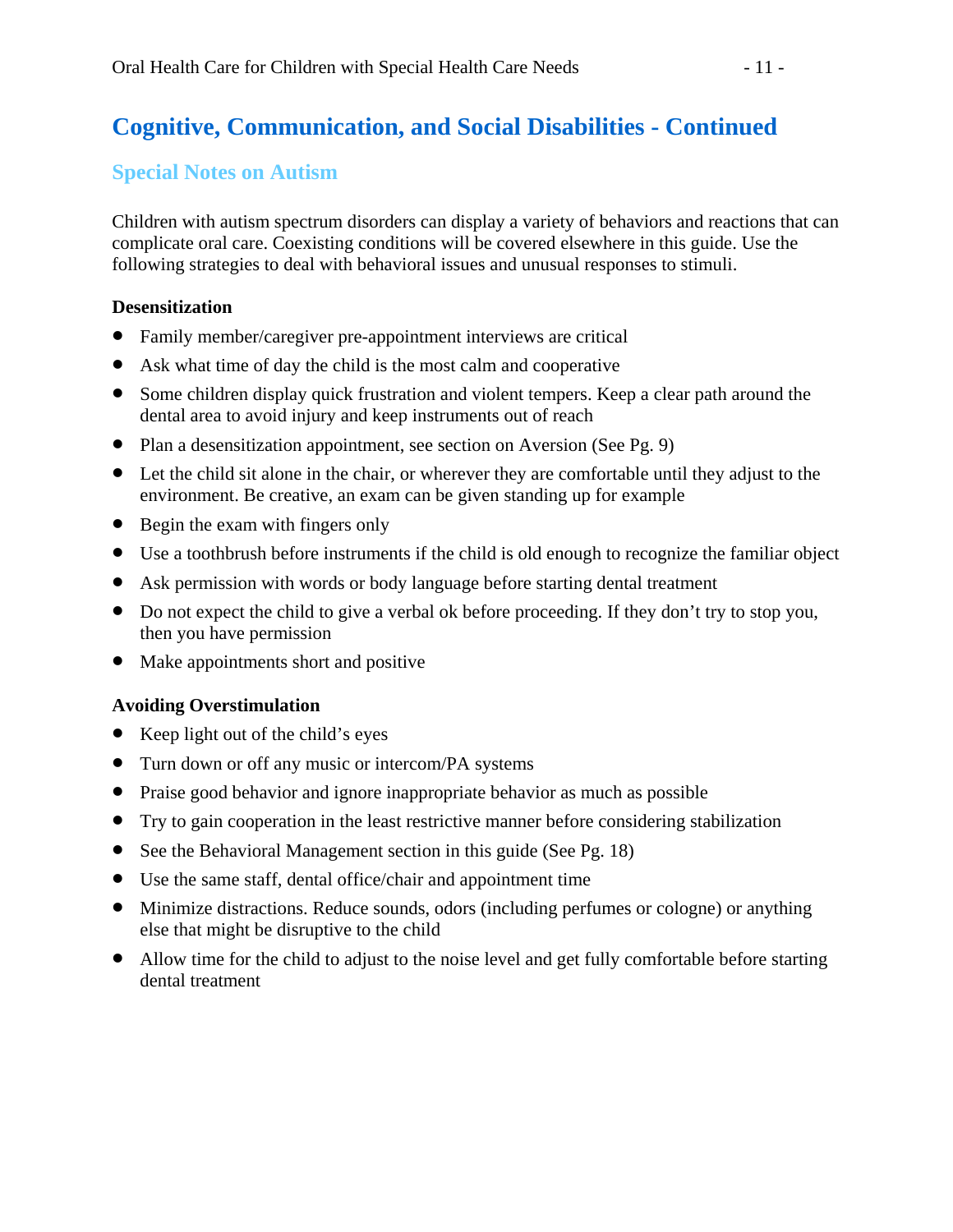## **Damaging Oral Habits, Oral Defects, Tracheostomy and Trauma**

Some children can display damaging oral habits. Many types of disabilities are accompanied by behavior issues, difficulty in movement and/or seizures which can often lead to oral trauma or damage to the face or mouth. Some will have congenital defects such as cleft lip or palate.

| <b>Physical/Behavioral</b><br><b>Concerns</b>                   | <b>Strategies for Care</b>                                                                                  |  |
|-----------------------------------------------------------------|-------------------------------------------------------------------------------------------------------------|--|
| <b>Trauma</b>                                                   | Helmets and/or mouth guards                                                                                 |  |
| <b>Tooth loss</b>                                               | <b>Expect oral aversion</b>                                                                                 |  |
|                                                                 | <b>Tooth saving kits</b>                                                                                    |  |
| Picking at teeth or gums                                        | Soft gloves<br>$\bullet$                                                                                    |  |
|                                                                 | Keep hands clean and nails trimmed                                                                          |  |
| <b>Mouth breathing</b>                                          | Frequent rinsing with water to reduce dry mouth and<br>prevent damage to tongue and lips                    |  |
| Pouching (storing food in the<br>mouth)                         | Lip balm to soothe dry lips                                                                                 |  |
|                                                                 | Thorough inspection of mouth after meals/snacks                                                             |  |
| Tongue thrusting                                                | <b>Avoid sugary snacks</b>                                                                                  |  |
|                                                                 | Rinse after sugary medicines. Use sugar free medicines                                                      |  |
|                                                                 | More frequent brushing/flossing and dental visits                                                           |  |
| Bruxism (grinding teeth)                                        | Mouth guards                                                                                                |  |
| Pica (eating non-food items,<br>Mouth guards<br>such as gravel) |                                                                                                             |  |
|                                                                 | Frequent oral inspection                                                                                    |  |
|                                                                 | Prevention                                                                                                  |  |
| Reflux (Stomach acid that                                       | <b>Rinse mouth frequently</b><br>$\bullet$                                                                  |  |
| splashes back up)                                               | Place child in a more upright position to keep acid down                                                    |  |
| <b>Rumination</b> (throwing up food                             | <b>Sealants</b><br>$\bullet$                                                                                |  |
| to re-chew it)                                                  | More frequent brushing/flossing and dental visits                                                           |  |
| <b>Cleft Lip</b>                                                | <b>Expect aversions</b>                                                                                     |  |
| <b>Cleft Palate</b>                                             | Keep feeding bridges clean                                                                                  |  |
|                                                                 | Modify rubber dams to fit and use suction frequently<br>$\bullet$                                           |  |
| Tracheostomy                                                    | Expect aversions and a hypersensitive gag reflex                                                            |  |
|                                                                 | More frequent brushings and dental cleanings                                                                |  |
|                                                                 | Use a rubber dam if tolerated                                                                               |  |
|                                                                 | Do not block or cover an uncapped tracheostomy as this<br>may cause CO <sub>2</sub> build-up or suffocation |  |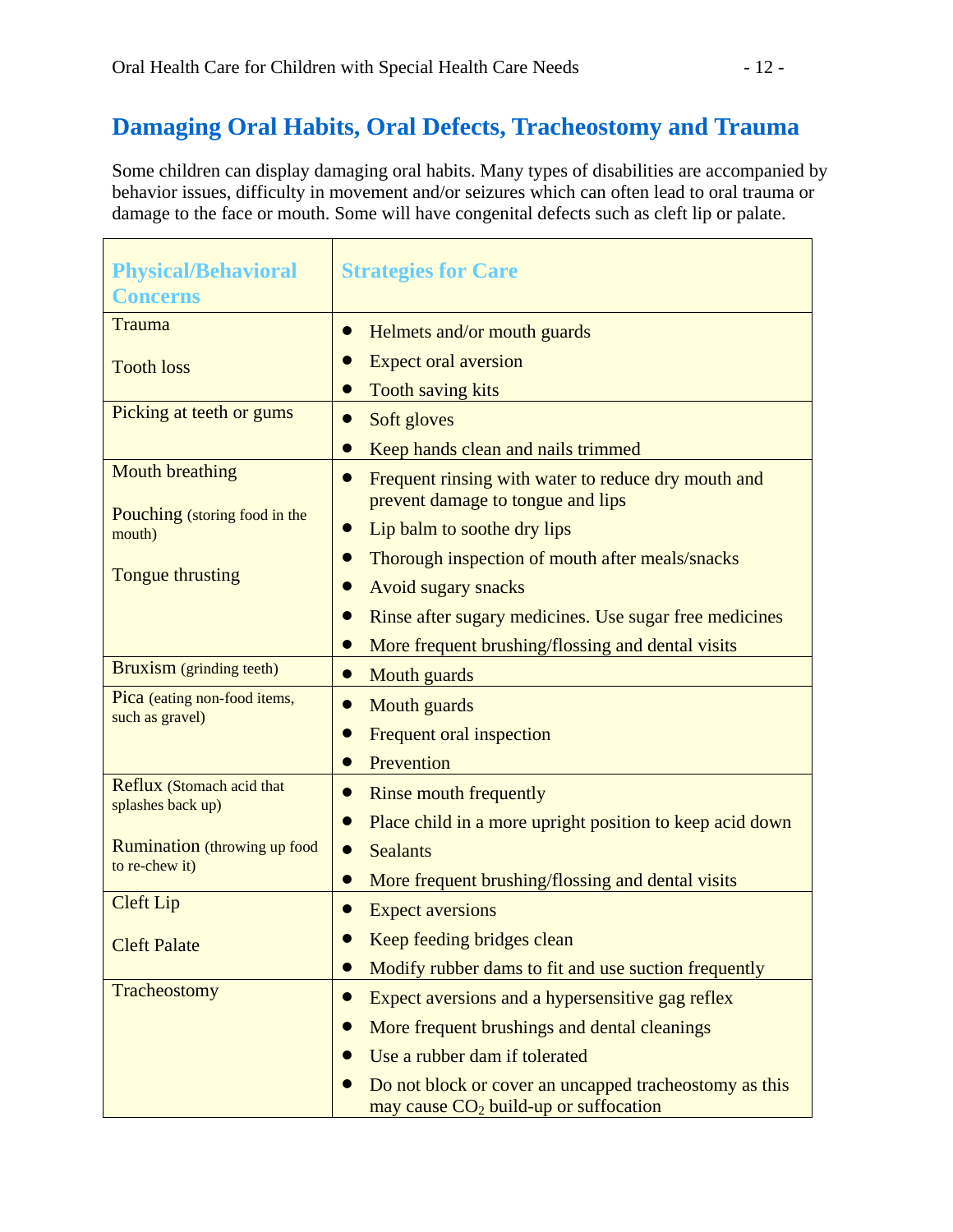### **Mobility and Physical Disabilities**

### **Physical Impairments**

Children with physical and mobility impairments need to have accommodation for their bodies to be comfortable receiving oral care. Determine beforehand what modifications will need to be made, so the dental visit will go smoothly.

Use pads to position the child and give comfort to sensitive areas. Do not attempt to force limbs, backs and necks into positions that are not natural to the child, instead adjust the chair and move the instruments. In some cases it will be necessary that the dental provider sit in a different place or stand to provide care. See the resource section of this guide for information on safe wheelchair transfer and how to treat children who cannot be moved from their chairs.

### **Visual Impairments**

When a child has difficulty seeing, the dental staff will need to use the child's other senses to move them around the dental office and to warn and/or ask permission before starting dental treatment. Talk to them as you work and look for creative ways to communicate what you are about to do. Face the child when speaking so they can locate you. For children with partial sight, large print (16 point or larger) flash cards can be used as well to give instructions.

### **Hearing Impairments**

Communicate with the family member/caregiver beforehand and when at all possible with the child to explain what will happen at each dental visit. It may then be advisable to remove hearing aids and disconnect cochlear implants before doing dental treatment that involves loud noises and vibration. Use creative communication. For example, tap once before putting something in their mouth, tap twice before starting the suction, and so on. You can also use flash cards as you would for visual impairments.

If the child can read lips, face them when speaking, use a normal cadence and tone and remove your face mask or wear a clear face shield. A child who uses sign language may need to have their interpreter in the room with them. Eliminate background noise when talking. Turn off music and the suction before speaking. Many children will just need you to raise your voice some for them to understand. Raise your voice in stages until you find a level they are comfortable with.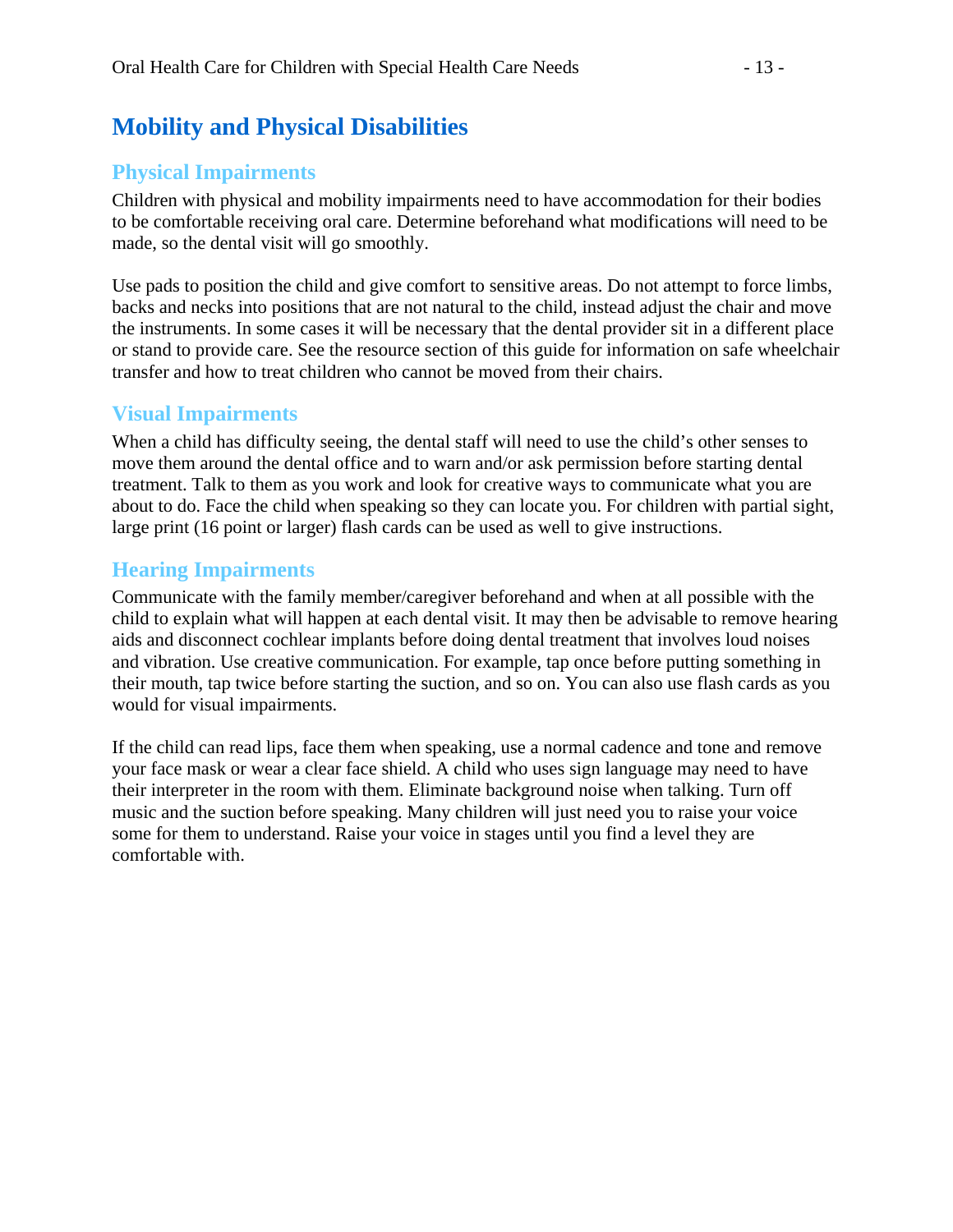## **Seizure Disorders**

Seizures can occur as a result of several medical issues including developmental disabilities. Seizures can occur spontaneously or as a result of stimuli, or triggers, such as certain sounds or sudden movements. A pre-appointment interview will be needed to understand the child's seizure triggers if any. Being prepared to manage a seizure is the most important factor in providing oral care for children with seizure disorders. Knowing that the dental staff understands and is able to handle a seizure will go a long way toward building trust in the child and the family member/caregiver.

### **Oral Effects**

## Trauma

Gingival overgrowth (gingival hyperplasia)

| <b>Physical/Behavioral</b><br><b>Concerns</b> | <b>Strategies for Care</b>                                                                                                           |
|-----------------------------------------------|--------------------------------------------------------------------------------------------------------------------------------------|
| <b>Seizures</b><br>Seizure triggers           | Ensure anti-seizure medications are taken before<br>appointments<br>Consult about seizure triggers before dental treatment<br>begins |
| Medication induced gingival<br>overgrowth     | See section on medications that affect the teeth and<br>gums<br>Frequent dental visits and cleanings<br>Twice daily home oral care   |

### **How to manage a seizure**

- Attach dental floss to instruments before dental treatment begins so they could be quickly removed if needed
- Remove instruments from the mouth and clear the area around the chair
- Do not insert any objects between the teeth during a seizure
- Stay with the child, turning him or her to one side and monitor their airway until the seizure passes
- Once passed, comfort the child and ensure they understand to the best of their ability that they are ok and the treatment will go on or stop as determined beforehand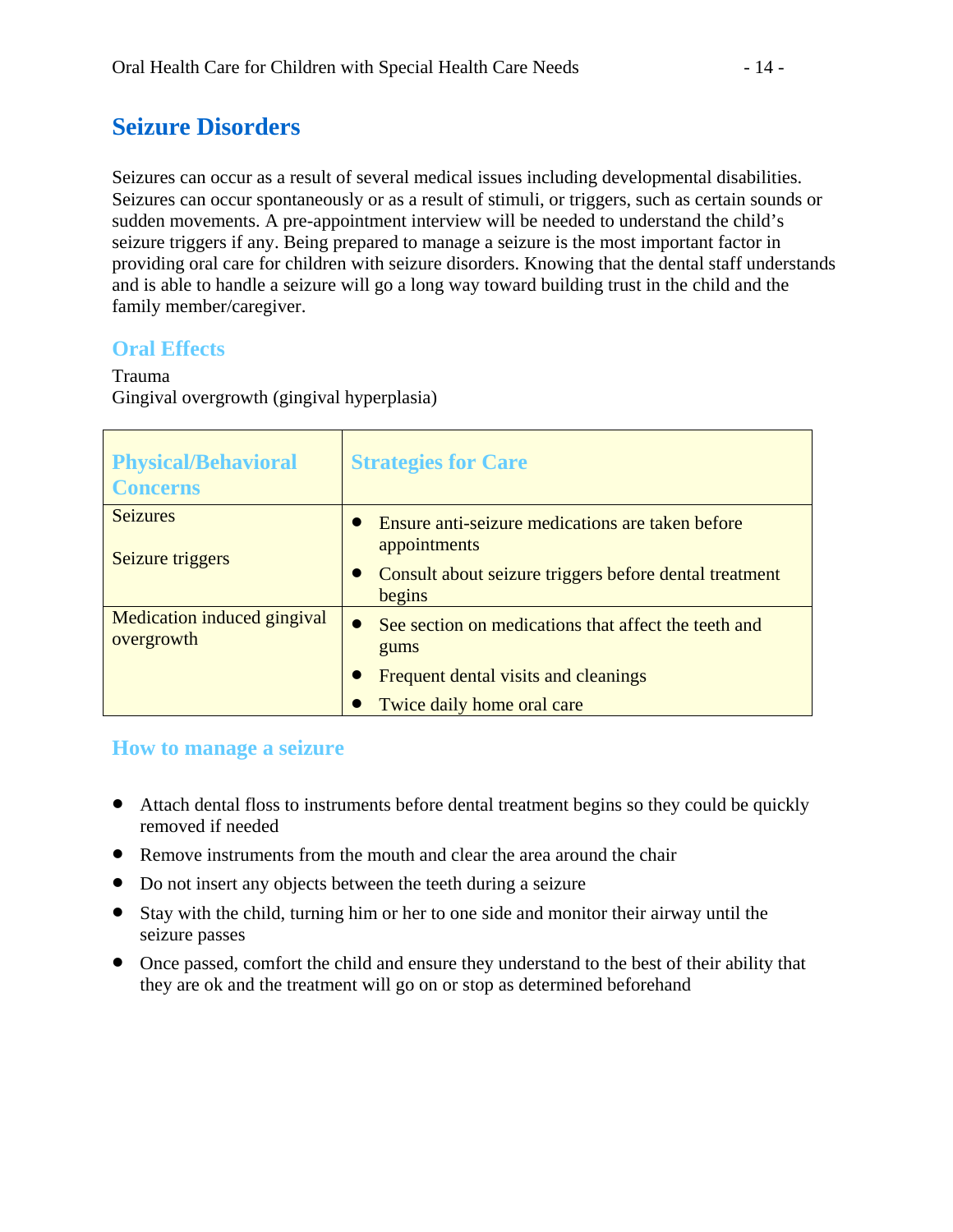## **Cerebral Palsy and Other Neuromuscular Disorders**

Cerebral palsy is a complex group of motor abnormalities and functional impairments that affect muscle control and coordination. Children with this type of disorder can experience uncontrolled body movements, stiffness, weakness in parts or all of their bodies, seizures, sensory problems, balance and mobility problems and in many cases different levels of mental retardation.

Typical symptoms of cerebral palsy fall into many categories. This section intends to cover only those medical issues that are unique to this disorder. Other conditions and/or behaviors will be covered in other sections of this guide and the resource section.

### **Oral Effects**

There are no specific oral effects, however, there are symptoms that can affect how a person is positioned and handled for dental treatment.

| <b>Physical/Behavioral</b><br><b>Concerns</b> | <b>Strategies for Care</b>                                                                                                                                                                  |
|-----------------------------------------------|---------------------------------------------------------------------------------------------------------------------------------------------------------------------------------------------|
| <b>Uncontrolled body</b><br>movements         | Do not force limbs into unnatural positions, allow the<br>child to settle comfortably in the chair                                                                                          |
|                                               | Do not attempt to stop movements. However, firm,<br>gentle pressure can calm a shaking limb. Anticipate<br>movements and work around them, keeping equipment<br>out of the area of movement |
|                                               | Tone down lights and prevent sudden unexpected<br>sounds as these may increase movements                                                                                                    |
|                                               | Take breaks and consider muscle relaxants or sedation                                                                                                                                       |
|                                               | If a wheelchair is used, the child may do better staying<br>in it rather than being transferred                                                                                             |
| Primitive reflexes                            | Often triggered by movement of the head and neck or<br>sudden sounds. See the resource section                                                                                              |
| Hyperactive bite and gag                      | Place dental instruments slowly into the mouth                                                                                                                                              |
| reflexes                                      | Schedule appointments early before eating and drinking                                                                                                                                      |
|                                               | Place child's chin in a downward position                                                                                                                                                   |
|                                               | Use a mouth prop if tolerated well                                                                                                                                                          |
| Dysphagia (difficulty<br>swallowing)          | Rinse mouth frequently to remove food particles                                                                                                                                             |
|                                               | Keep airway open by placing the child in a slightly<br>upright position, head turned to one side                                                                                            |
|                                               | Use suction frequently or as tolerated                                                                                                                                                      |
|                                               | In some cases a rubber dam might be tolerated                                                                                                                                               |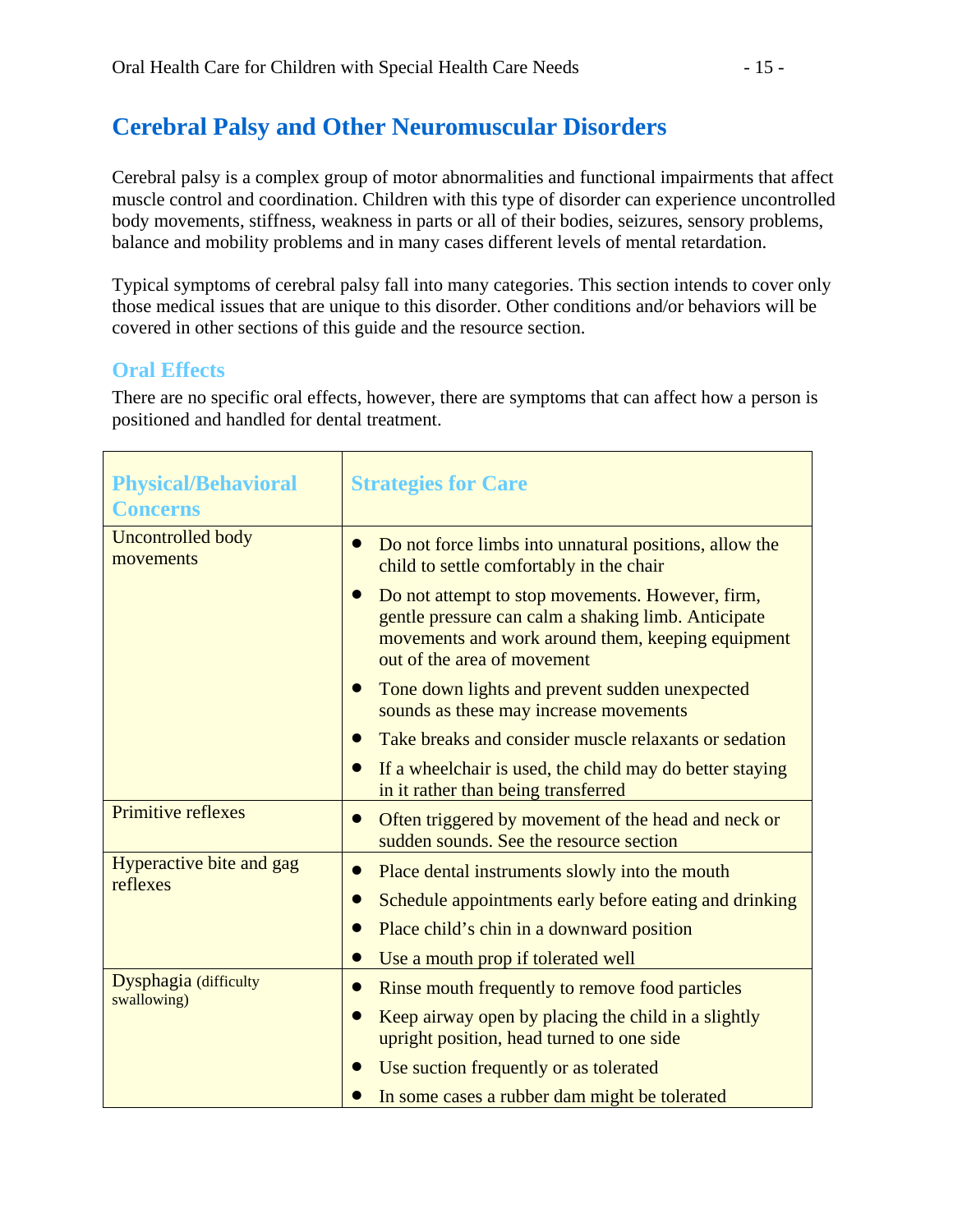## **Down Syndrome and Other Genetic Conditions**

Chromosomal conditions such as Down syndrome are lifelong genetic conditions that range in complexity and severity. Children may have underlying medical conditions and a consultation with their primary physician may be needed before beginning dental treatment.

Typical symptoms of Down and other genetic syndromes fall into many categories. This section intends to cover only those issues that are unique to these disorders. Other conditions and/or behaviors will be covered in other sections of this guide and the resource section.

### **Oral Effects**

Oral ulcers and infections, ulcerative gingivitis Increased periodontal disease and dental caries Malocclusion and tooth anomalies

| <b>Physical/Behavioral</b>                               | <b>Strategies for Care</b>                                                              |  |
|----------------------------------------------------------|-----------------------------------------------------------------------------------------|--|
| <b>Concerns</b>                                          |                                                                                         |  |
| Conical teeth, shallow roots                             | Orthodontia should be carefully thought out                                             |  |
| Malocclusion (crooked bite)                              | Consult with an orthodontic specialist                                                  |  |
| <b>Atlantoaxial instability</b>                          | Use great care in moving the spine and neck                                             |  |
|                                                          | Consult with primary physician                                                          |  |
|                                                          | Use pillows and/or pads for support                                                     |  |
| Periodontal disease                                      | Avoid sugar in foods, snacks and treats                                                 |  |
| <b>Dental caries</b>                                     | Frequent rinsing & twice daily home oral care                                           |  |
|                                                          | Consider topical fluoride, fluoride varnish and sealants                                |  |
|                                                          | <b>Frequent cleanings</b>                                                               |  |
|                                                          | <b>Consider Chlorhexidine</b>                                                           |  |
|                                                          | Ensure home oral care is properly done                                                  |  |
| Gingival lesions, prolonged<br>wound healing or bleeding | Consult with primary physician about the possibility of<br>underling medical conditions |  |
| Cardiac disorders                                        | Antibiotics before appointments may be needed                                           |  |
| <b>Compromised immune</b>                                | Consult with primary physician                                                          |  |
| system                                                   | Treat infections aggressively                                                           |  |
|                                                          | Perform twice daily home oral care                                                      |  |
| Delayed eruption                                         | Oral exams should begin by the first birthday                                           |  |
| Congenitally missing teeth                               | Use panoramic X-rays to look for missing teeth                                          |  |
|                                                          | Maintain primary teeth as long as possible                                              |  |
|                                                          | Consider using spacers where teeth are missing                                          |  |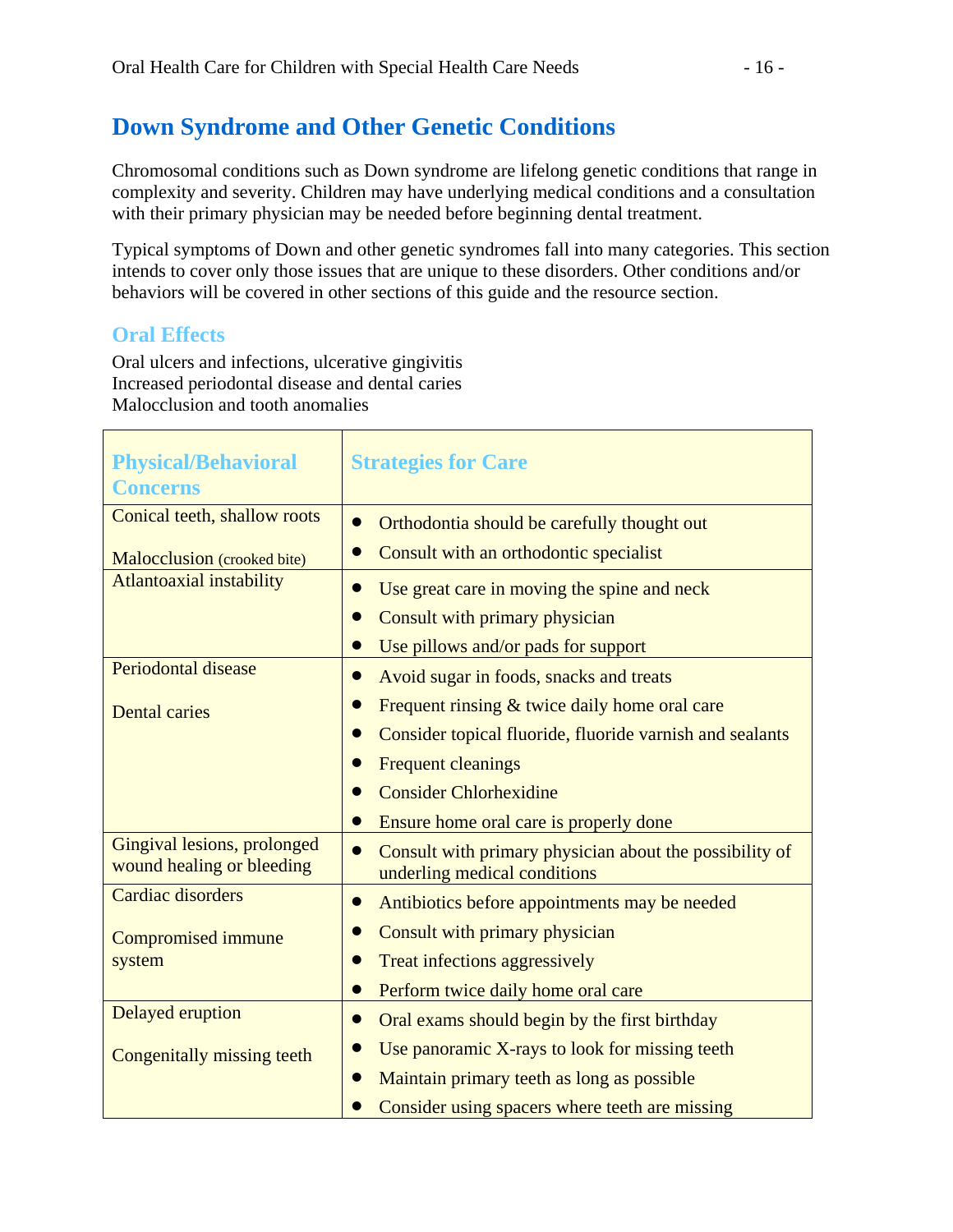## **Medicines That Affect Teeth and Gums**

There are three primary ways that medications can affect the teeth and gums.

**Xerostomia**, or dry mouth syndrome, accelerates the rate that plaque and tarter build up on the teeth and increases the child's chances of having periodontal disease and dental caries.

This website lists many drugs that cause dry mouth. It includes their brand names, generic names and what they are most commonly prescribed for. www.laclede.com/learn/medlist.asp. They also offer products that help with dry mouth. http://www.laclede.com/

### **Increased dental caries and periodontal disease due to sugary liquid**

**medicines**. This is complicated by several conditions that make swallowing and/or clearing the mouth out properly after swallowing more difficult.

Strategies:

- Rinse the child's mouth with water after giving medicines that contain sugar
- Brush frequently if the child takes sugary medicines several times each day
- Combine medicines with water in a cup to dilute the sugar
- Speak to a pharmacist about getting sugar free versions of medicines

**Gingival Hyperplasia**, commonly called gingival overgrowth, where the soft tissues of the gums grow out of control. Gingival overgrowth can be controlled, but not always prevented with good oral hygiene. Treatment includes, regular dental visits, cleanings, and in some cases surgical repair.

## **Partial List of Common Medications that cause Gingival Overgrowth**

| <b>Anticonvulsants</b> – Commonly prescribed to treat seizures                             |                     |  |
|--------------------------------------------------------------------------------------------|---------------------|--|
| <b>Brand Name</b>                                                                          | <b>Generic Name</b> |  |
| Celontin                                                                                   | methsuximide        |  |
| Depakote                                                                                   | valproic acid       |  |
| <b>Dilantin</b>                                                                            | phenytoin           |  |
| Epimid                                                                                     | phensuximide        |  |
| Zarontin                                                                                   | ethosuximide        |  |
| <b>Immunosuppressants</b> – Commonly used to prevent rejection of transplanted tissues and |                     |  |
| psoriasis                                                                                  |                     |  |
| <b>Brand Name</b>                                                                          | <b>Generic Name</b> |  |
| <b>Restasis</b>                                                                            | cyclosporine        |  |
| <b>Calcium Channel Blockers</b> – Commonly used to treat high blood pressure               |                     |  |
| <b>Brand Name</b>                                                                          | <b>Generic Name</b> |  |
| Calan                                                                                      | verapamil           |  |
| Procardia                                                                                  | nifedipine          |  |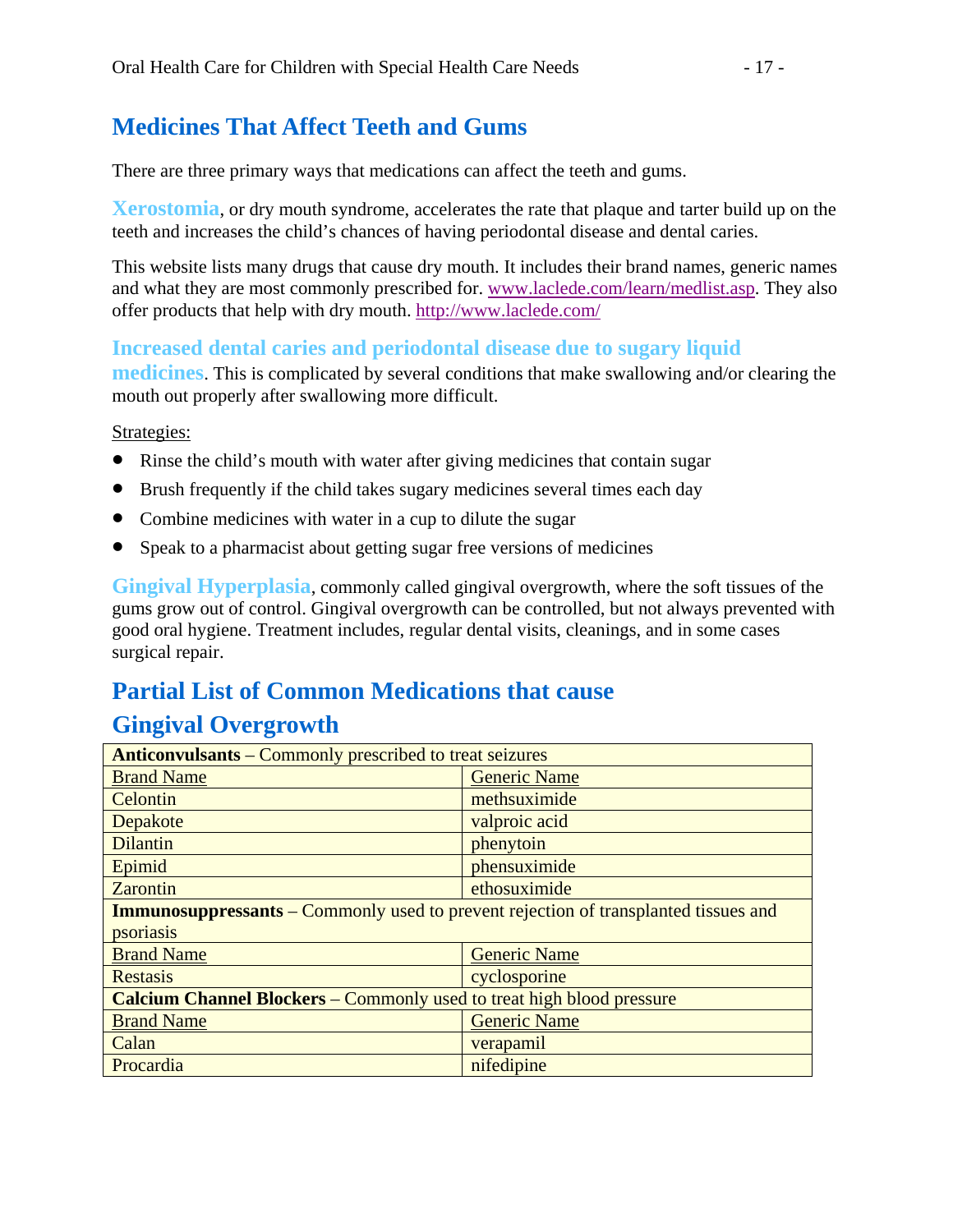### **Behavioral Management During Dental Treatment**

When a child is unable or unwilling to cooperate with oral care, and all methods of behavioral management have been tried without success, the next step is some form of physical stabilization. Stabilization methods include sedation, anesthesia and physical restraints. Each method has advantages and risks and should be used only when the safety of the child and dental staff are in jeopardy. Keep in mind that a child that initially requires sedation or anesthesia may improve after having several positive dental experiences.

### **Sedation**

Moderate sedation (sometimes called conscious sedation) is when the child is given medication that helps them to relax and become more cooperative, but keeps them awake so they can respond to commands. These medications can be given orally, intravenously with a needle or by inhaling a gas through a mask.

**Advantages**: The child is still awake and can remember a calm and positive experience. This method works well when there is a willingness to cooperate once calmed down. **Risks**: While very low, there is a risk of reaction to the medication.

### **General Anesthesia**

During general anesthesia, the child is asleep. While asleep their oral care is performed without any fear or discomfort and with maximum safety. This has traditionally been provided in a hospital, however, it is now available in many dental offices.

**Advantages**: Elimination of fear and anxiety. **Risks**: While low, there is a risk of reaction to the anesthesia.

**Note:** State law regulates the training and licensing for providing moderate sedation and general anesthesia for dental patients. Family members/caregivers should be informed of or ask about risks, and the dentist's experience and licensing before giving permission for these procedures.

### **Physical Restraints**

When a child will not respond to sedation and anesthesia is not available, the use of restraints must be weighed against the effects of not providing oral care for the child. All efforts must be made to reduce pain or stress on the child. These types of experiences can influence a child for the rest of their lives and must therefore be carefully planned.

**Do not use restraints right after other efforts have failed**. Set a new appointment. Discuss with the family member/caregiver what type of restraint will be used, how it will be used and where it will be used. In some cases, it may be necessary to restrain the child before entering the dental office. Consider using a mild sedative before restraints are applied. Some children may have less stress when a family member/caregiver participates in applying restraints.

**Advantages**: Care can be provided when other methods have failed or are unavailable. **Risks**: Any form of physical restraint carries the risk of injury.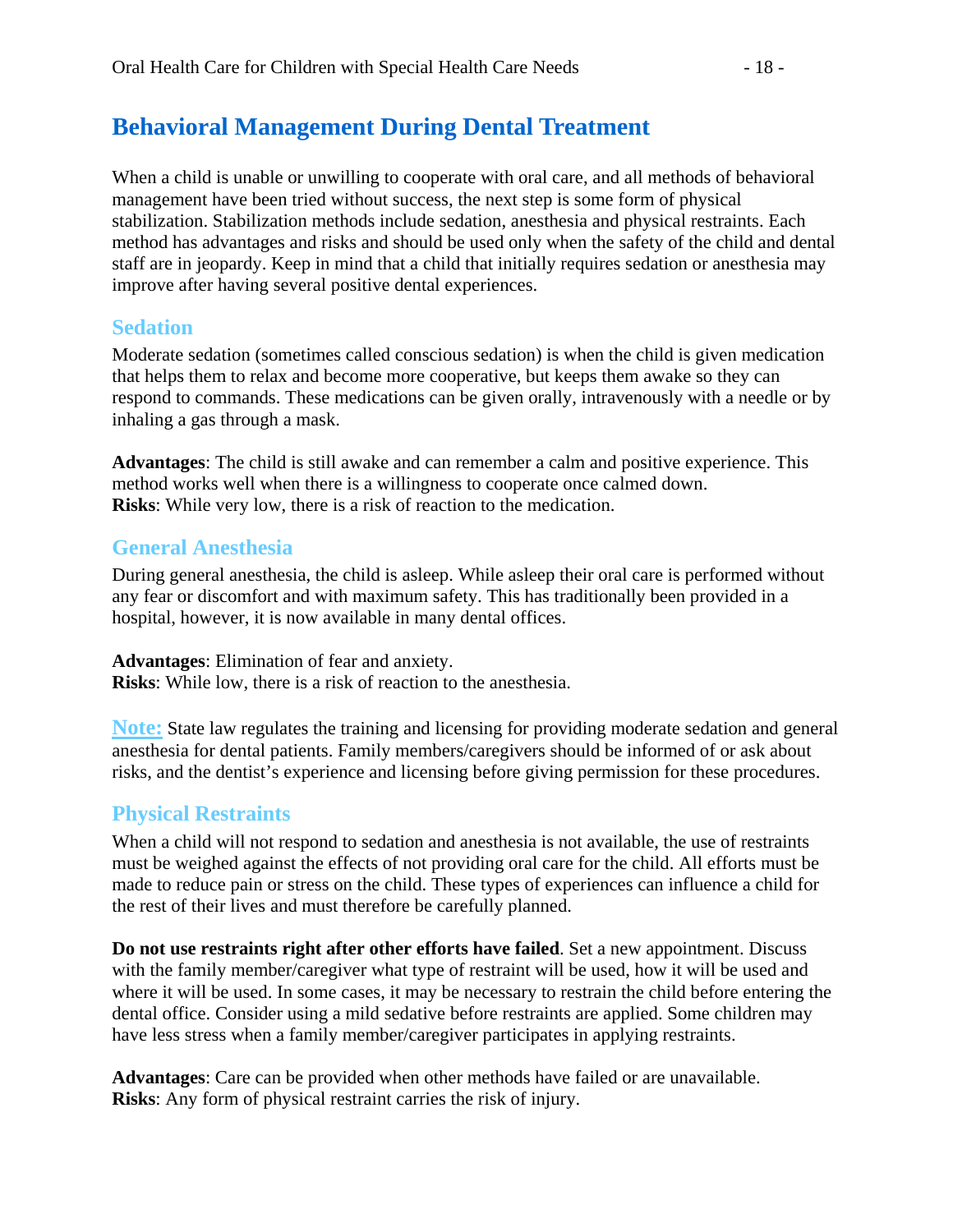### **Resources**

SoonerCare Helpline 1-800-987-7767

http://www.okhca.org/WorkArea/showcontent.aspx?id=6433 List of Medicaid (SoonerCare) contracted dental providers

http://www.aapd.org Guidance on management of persons with special health care needs

www.saiddent.org/modules.asp. Southern Association of Institutional Dentists – Training modules for dental providers

www.saiddent.org/literature.asp Southern Association of Institutional Dentists - Literature list on special needs

http://www.mchoralhealth.org/PediatricOH/index.htm A Health Professional's Guide to Pediatric Oral Health Management – Contains training modules for Dentists – Specific oral conditions and for children with special health care needs

www.scdaonline.org Special Care Dentistry Association – This is the main organization in oral care for special needs patients. Membership includes a monthly journal, newsletter and forum

www.comfortabledentalcare.com Ambulatory Anesthesia Associates – Oklahoma Company that provides mobile, in-office general anesthesia for treating children and special needs patients

www.adsahome.org American Dental Society of Anesthesiology – The leading organization in the field of anesthesiology and sedation for dentistry. There are links to training courses in the use of sedation for dental patients

www.aaortho.org American Association of Orthodontists

www.specialolympics.org They offer an oral care guide for their athletes on this website

www.specializedcare.com Online catalog of the Specialized Care Company - They make many special items, dental equipment and oral hygiene products tailored to special needs patients

www.lassiterdrug.com Oklahoma compounding pharmacy - Many medications can be formulated and compounded for use with special needs, including flavors, anti-nausea, special administration, gluten, dye, and sugar free

www.nidcr.nih.gov/educationalresources National Institute of Dental and Craniofacial Research, a branch of the National Institute of Health. They offer many free booklets and continuing education. Some of the topics include:

- 1. Dental Care Every Day A Caregivers Guide
- 2. Practical Oral Care for Autism, Cerebral Palsy, Down Syndrome, and Mental Retardation
- 3. Wheelchair Transfer: A Healthcare Provider's Guide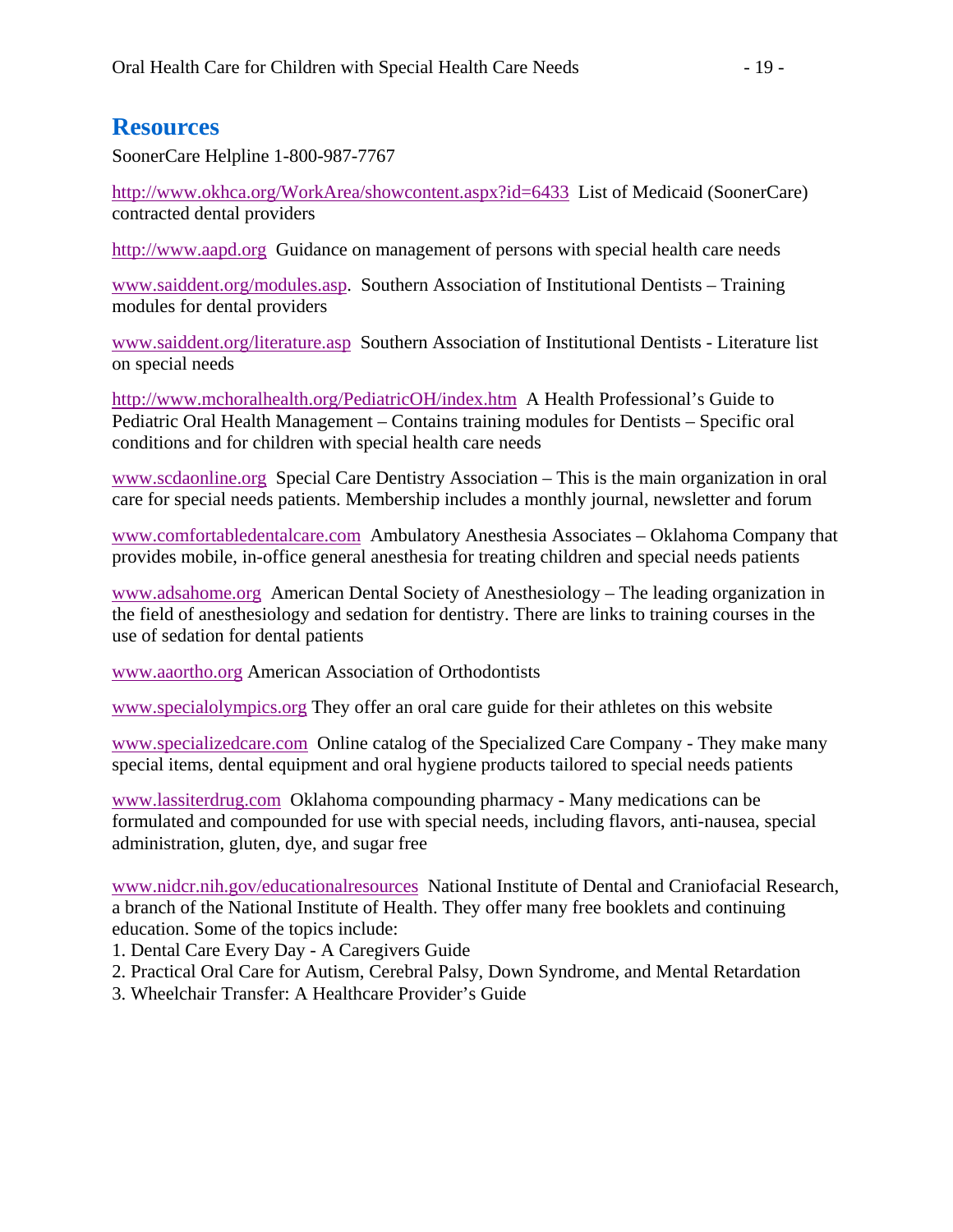### **Resources - Continued**

#### **State Agencies and Organizations**

www.okhca.org Oklahoma Health Care Authority

www.ok.gov State website that also contains links to all other state agencies

www.ouhsc.edu OU Health Sciences Center - College of Dentistry

http://oasis.ouhsc.edu OASIS office at OU Health Sciences Center - Statewide information and referral service in Oklahoma for people with special needs. 800-426-2747

www.okdf.org Oklahoma Dental Foundation

www.okda.org Oklahoma Dental Association

#### **Books and Articles**

Exceptional Parent Magazine – www.eparent.com

http://www.mvdsa.org/JimS/DentistryforChildrenwithDowns.pdf Article concerning dental care for children with Down Syndrome

Dental Care for the Medically Compromised Patient 5<sup>th</sup> Edition. Lockhart, Peter. (Elsevier Limited 2007)

Dental Management of the Medically Compromised Patient  $6<sup>th</sup>$  Ed. Little, James. (Mosby 2002)

Management of Pain and Anxiety in the Dental Office. Dionne, Raymond. (W.B. Saunders 2002)

Sedation: A Guide to Patient Management. Malamed, Stanley. (Mosby 2003)

Anesthesia for the Developmentally Disabled Patient. Bennet, J.D.; Leyman, J.W. (W.B. Saunders 2002)

Conditions of Developmental Disturbances. Marx, R.E.; Stern, D. (Quintessence Pub. 2003)

Dental Management of the Down and Eisenmenger Syndrome Patient. Chung, E.M.; Sung, E.C., Sakurai, K.L. (Journal of Contemporary Dental Practice. 5(2): 070-080. May 2004)

D-Termined Program of Repetitive Tasking and Familiarization in Dentistry. Hampton, N.H. (Specialized Care Company 2004) Computer software program that helps dentists deliver care to their patients with autistic disorders with the intent of avoiding physical or chemical restraints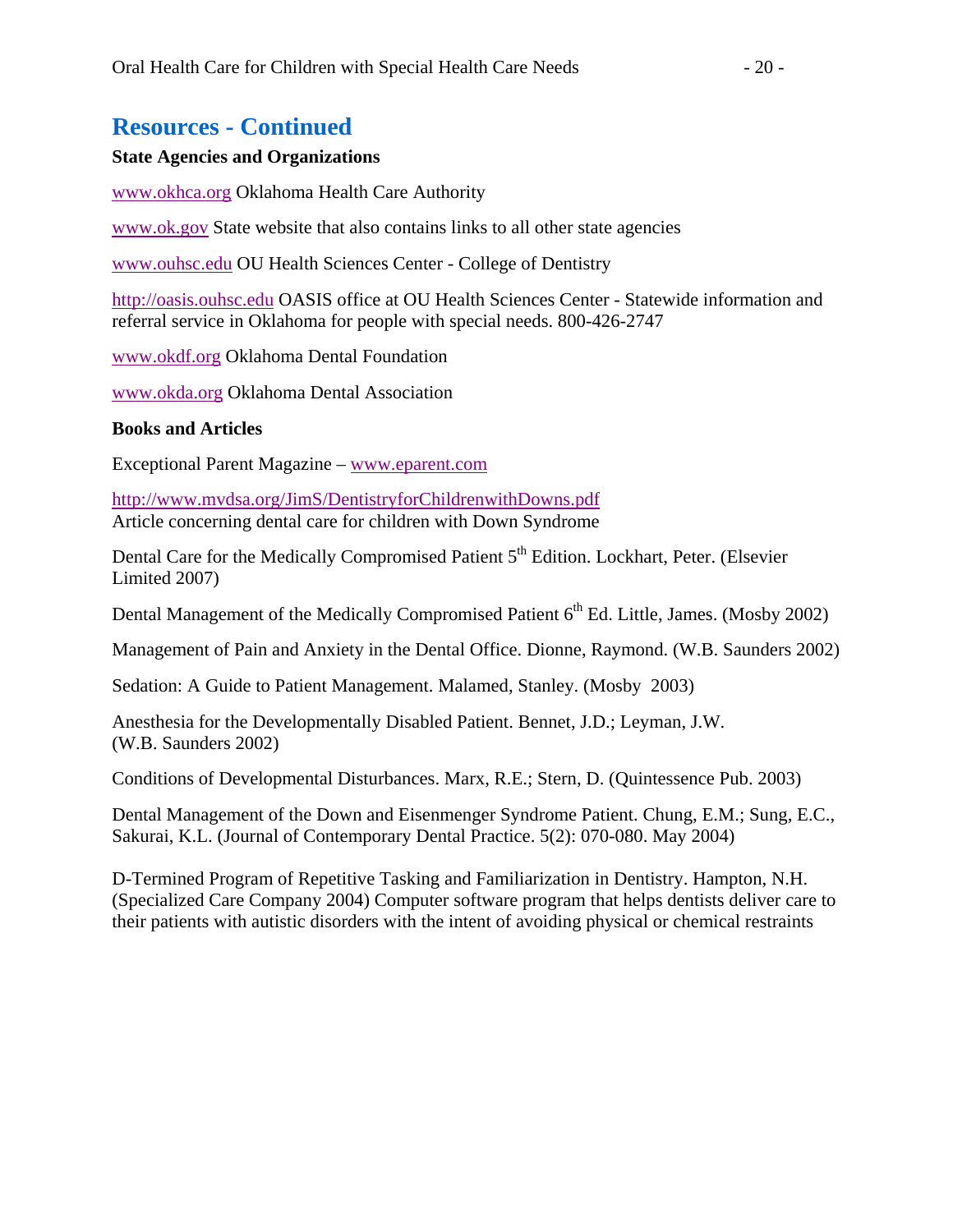### **Acknowledgements**

### **Action Team Lead**

**Kay Floyd**, State Director Head Start Collaboration Office, OKACAA 2800 N.W. 36th St., Suite 221 Oklahoma City, OK 73112 405-949-1495

#### **Writer**

**Eilene A. Plaza**, Peak I.T. Services P.O. Box 10483 Midwest City, OK 73140 405-706-3829

**Action Team Members**

**Danetta Williams-Tate** Health/ Mental Health Coordinator Muscogee Creek Nation Head Start

**John Johnson** OKDHS Family Support-Children with Special Needs

**Louis Worley** SoonerSUCCESS State Coordinator, Child Study Center-OUHSC

**Michelle Green-Gilbert** Health Educator Pottawatomie County Health Dept.

**Mike Chapman** Programs Field Representative-OKDHS

**Sally Selvidge** Family Outreach Coordinator OASIS/OUHSC

**Sheree Chamberlain** Nurse Manager-OKDHS

#### **Professional Contributors**

**Roy L. Stevens, D.D.S.** General Dentistry 8283 S. Walker Ave., OKC, OK 73139 405-632-5562

**Jason Lee, D.D.S.** Pediatric Dentistry 2828 Parklawn Dr., Suite 10 OKC, OK 73110 405-733-2525

**Joseph P. Seay, D.D.S., M.S.** Anesthesiology 3750 W. Main, Suite AA Norman, OK 73072 405-364-8500

**Ronald L. Winder, D.D.S.** Pediatric Dentistry 5602 S. Memorial Drive, Tulsa, Ok 74145 918-664-9797

**Michele Easton, R.D.H., B.S.** Hygiene for Pediatric & General Dentistry 5602 S. Memorial Drive, Tulsa, Ok 74145 918-664-9797

> **Pam Proto**, Oral Hygiene Instructor/Dental Assistant 8203 S. Walker Ave., OKC, OK 3139 405-636-1411

**Family Member/Caregiver Contributors** 

**Deb McKaughan Heather Pike**